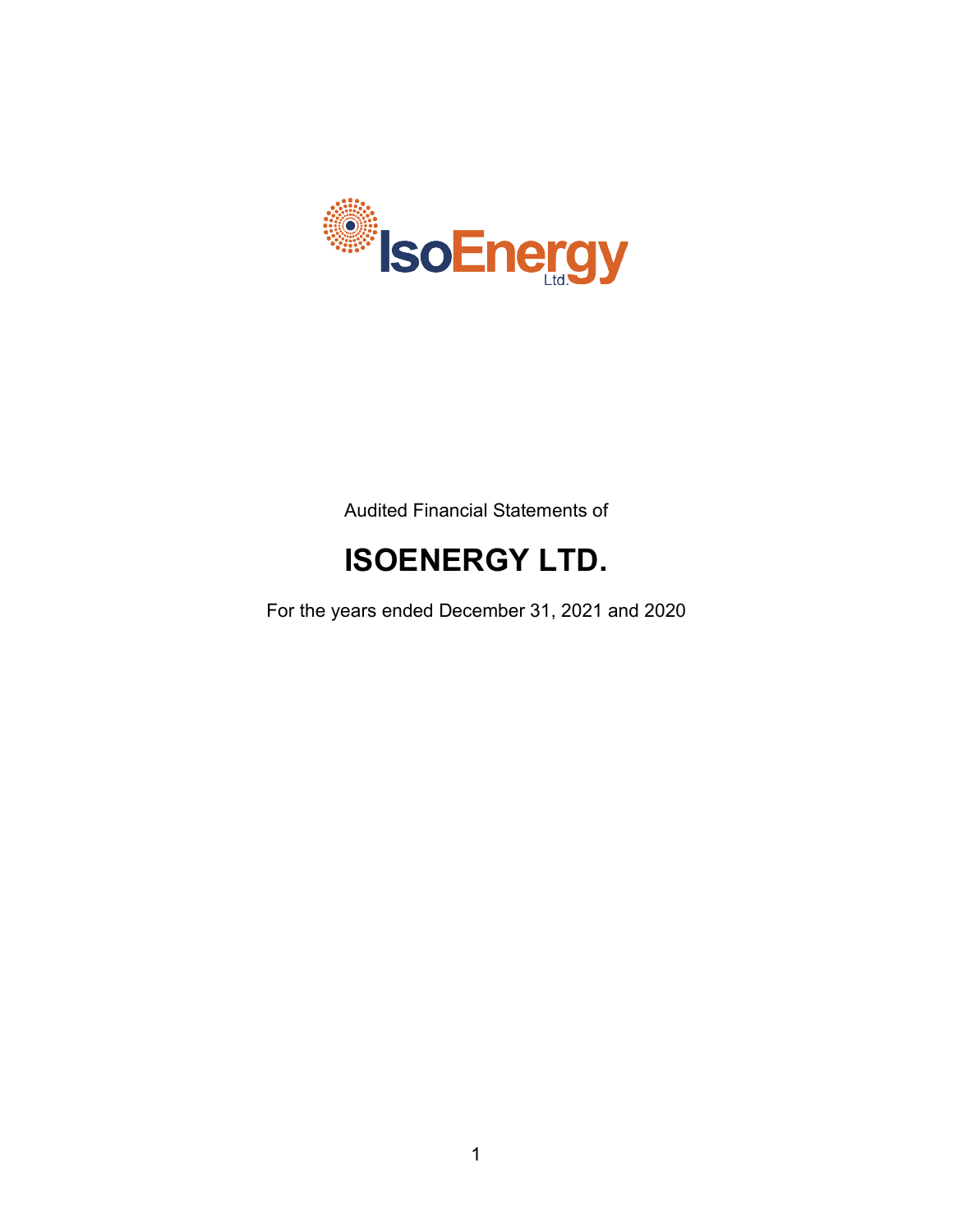

**KPMG LLP Chartered Professional Accountants** PO Box 10426 777 Dunsmuir Street Vancouver BC V7Y 1K3 Canada

Telephone (604) 691-3000<br>Fax (604) 691-3031 Fax (604) 691-3031 www.kpmg.ca

# **INDEPENDENT AUDITORS' REPORT**

To the Shareholders of IsoEnergy Ltd.

# *Opinion*

We have audited the financial statements of IsoEnergy Ltd. (the Entity), which comprise:

- the statements of financial position as at December 31, 2021 and 2020
- the statements of loss and comprehensive income (loss) for the years then ended
- the statements of changes in equity for the years then ended
- the statements of cash flows for the years then ended
- and notes to the financial statements, including a summary of significant accounting policies (Hereinafter referred to as the "financial statements").

In our opinion, the accompanying financial statements present fairly, in all material respects, the financial position of the Entity as at December 31, 2021 and 2020, and its financial performance and its cash flows for the years then ended in accordance with International Financial Reporting Standards (IFRS).

# *Basis for Opinion*

We conducted our audit in accordance with Canadian generally accepted auditing standards. Our responsibilities under those standards are further described in the "*Auditors' Responsibilities for the Audit of the Financial Statements*" section of our auditors' report.

We are independent of the Entity in accordance with the ethical requirements that are relevant to our audit of the financial statements in Canada and we have fulfilled our other ethical responsibilities in accordance with these requirements.

We believe that the audit evidence we have obtained is sufficient and appropriate to provide a basis for our opinion.

## *Other Information*

Management is responsible for the other information. Other information comprises:

• the information included in Management's Discussion and Analysis filed with the relevant Canadian Securities Commissions.

Our opinion on the financial statements does not cover the other information and we do not and will not express any form of assurance conclusion thereon.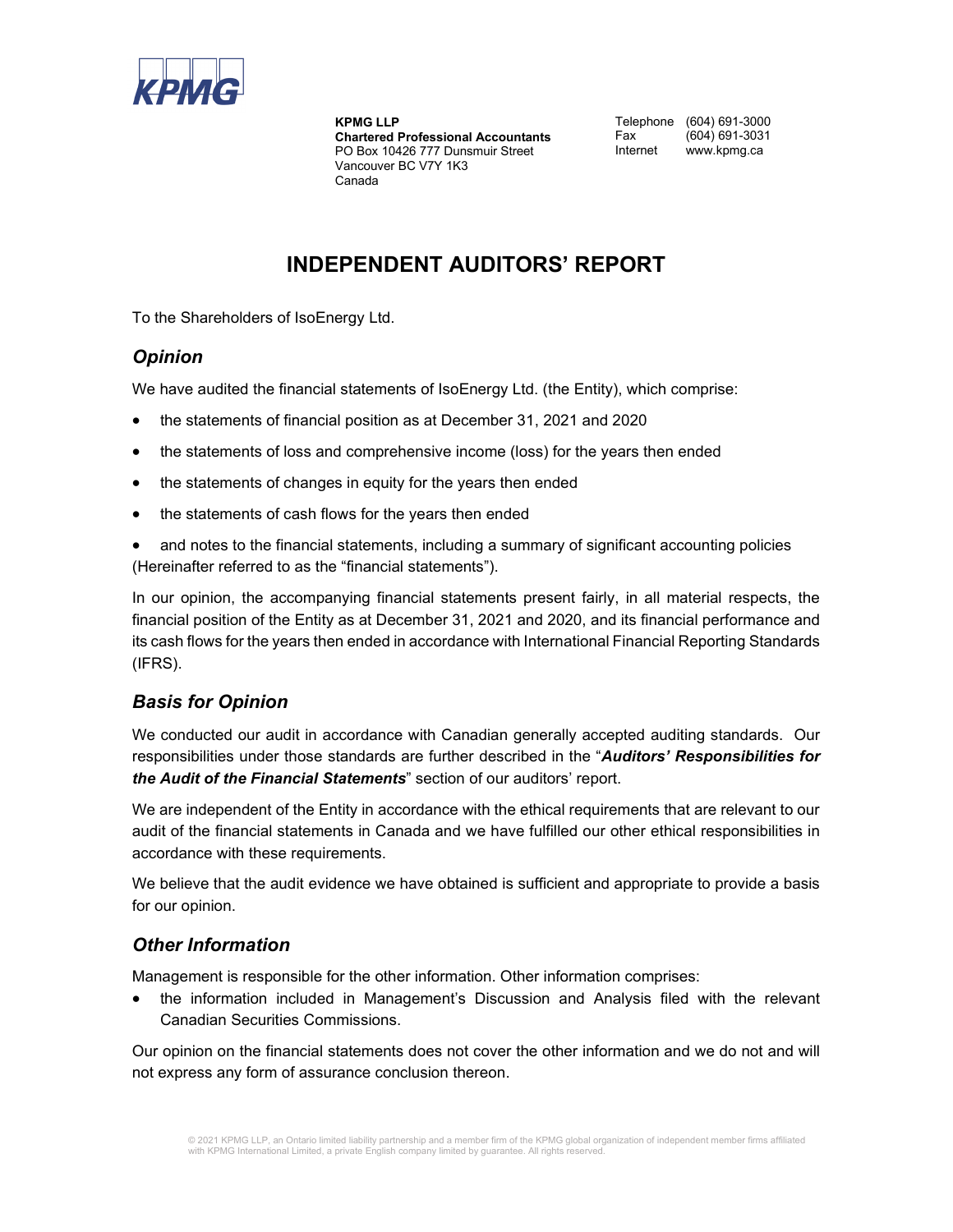

In connection with our audit of the financial statements, our responsibility is to read the other information identified above and, in doing so, consider whether the other information is materially inconsistent with the financial statements or our knowledge obtained in the audit and remain alert for indications that the other information appears to be materially misstated.

We obtained the information included in Management's Discussion and Analysis filed with the relevant Canadian Securities Commissions as at the date of this auditors' report. If, based on the work we have performed on this other information, we conclude that there is a material misstatement of this other information, we are required to report that fact in the auditors' report.

We have nothing to report in this regard.

# *Responsibilities of Management and Those Charged with Governance for the Financial Statements*

Management is responsible for the preparation and fair presentation of the financial statements in accordance with International Financial Reporting Standards (IFRS), and for such internal control as management determines is necessary to enable the preparation of financial statements that are free from material misstatement, whether due to fraud or error.

In preparing the financial statements, management is responsible for assessing the Entity's ability to continue as a going concern, disclosing as applicable, matters related to going concern and using the going concern basis of accounting unless management either intends to liquidate the Entity or to cease operations, or has no realistic alternative but to do so.

Those charged with governance are responsible for overseeing the Entity's financial reporting process.

## *Auditors' Responsibilities for the Audit of the Financial Statements*

Our objectives are to obtain reasonable assurance about whether the financial statements as a whole are free from material misstatement, whether due to fraud or error, and to issue an auditors' report that includes our opinion.

Reasonable assurance is a high level of assurance, but is not a guarantee that an audit conducted in accordance with Canadian generally accepted auditing standards will always detect a material misstatement when it exists.

Misstatements can arise from fraud or error and are considered material if, individually or in the aggregate, they could reasonably be expected to influence the economic decisions of users taken on the basis of the financial statements.

As part of an audit in accordance with Canadian generally accepted auditing standards, we exercise professional judgment and maintain professional skepticism throughout the audit.

We also: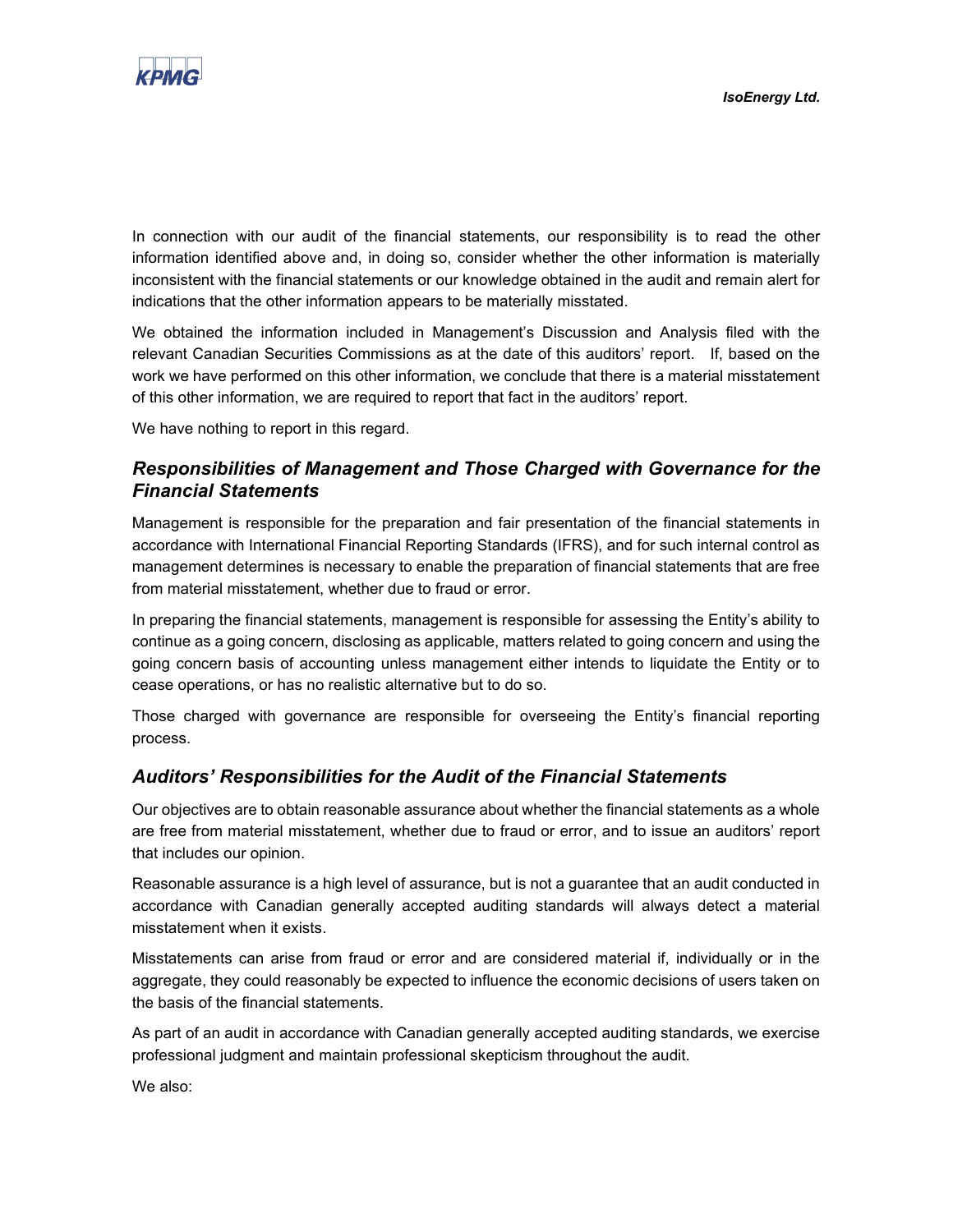

• Identify and assess the risks of material misstatement of the financial statements, whether due to fraud or error, design and perform audit procedures responsive to those risks, and obtain audit evidence that is sufficient and appropriate to provide a basis for our opinion.

The risk of not detecting a material misstatement resulting from fraud is higher than for one resulting from error, as fraud may involve collusion, forgery, intentional omissions, misrepresentations, or the override of internal control.

- Obtain an understanding of internal control relevant to the audit in order to design audit procedures that are appropriate in the circumstances, but not for the purpose of expressing an opinion on the effectiveness of the Entity's internal control.
- Evaluate the appropriateness of accounting policies used and the reasonableness of accounting estimates and related disclosures made by management.
- Conclude on the appropriateness of management's use of the going concern basis of accounting and, based on the audit evidence obtained, whether a material uncertainty exists related to events or conditions that may cast significant doubt on the Entity's ability to continue as a going concern. If we conclude that a material uncertainty exists, we are required to draw attention in our auditors' report to the related disclosures in the financial statements or, if such disclosures are inadequate, to modify our opinion. Our conclusions are based on the audit evidence obtained up to the date of our auditors' report. However, future events or conditions may cause the Entity to cease to continue as a going concern.
- Evaluate the overall presentation, structure and content of the financial statements, including the disclosures, and whether the financial statements represent the underlying transactions and events in a manner that achieves fair presentation.
- Communicate with those charged with governance regarding, among other matters, the planned scope and timing of the audit and significant audit findings, including any significant deficiencies in internal control that we identify during our audit.
- Provide those charged with governance with a statement that we have complied with relevant ethical requirements regarding independence, and communicate with them all relationships and other matters that may reasonably be thought to bear on our independence, and where applicable, related safeguards.

 $KPMG$  11P

The engagement partner on the audit resulting in this auditors' report is Andrew James. Vancouver, Canada February 17, 2022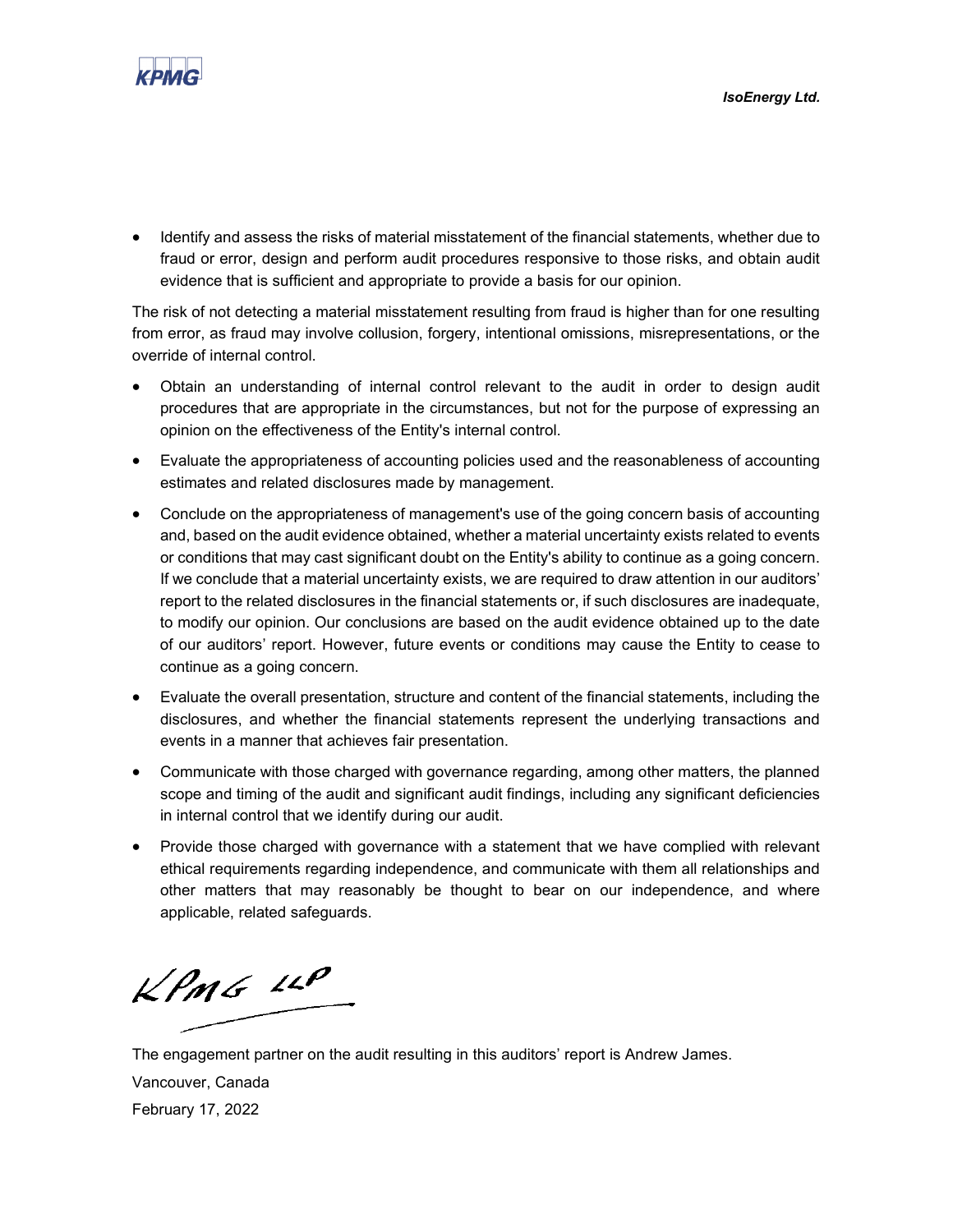#### **ISOENERGY LTD. STATEMENTS OF FINANCIAL POSITION** (Expressed in Canadian Dollars)

As at December 31

|                                          | <b>Note</b> | 2021             | 2020             |
|------------------------------------------|-------------|------------------|------------------|
| <b>ASSETS</b>                            |             |                  |                  |
| <b>Current</b>                           |             |                  |                  |
| Cash                                     |             | \$<br>13,617,066 | \$<br>14,034,565 |
| Accounts receivable                      |             | 129,079          | 67,967           |
| Prepaid expenses                         |             | 107,253          | 197,419          |
| Marketable securities                    | $\,6\,$     | 9,314,985        |                  |
|                                          |             | 23, 168, 383     | 14,299,951       |
| <b>Non-Current</b>                       |             |                  |                  |
| Deposit                                  |             |                  | 9,274            |
| Property and equipment                   | 7           | 66,549           | 182,439          |
| Exploration and evaluation assets        | 8           | 60,955,590       | 53,731,796       |
| <b>TOTAL ASSETS</b>                      |             | \$<br>84,190,522 | \$<br>68,223,460 |
| <b>LIABILITIES</b>                       |             |                  |                  |
| <b>Current</b>                           |             |                  |                  |
| Accounts payable and accrued liabilities |             | \$<br>640,971    | \$<br>238,650    |
| Current portion of lease liability       | 9           |                  | 66,745           |
|                                          |             | 640,971          | 305,395          |
| <b>Non-Current</b>                       |             |                  |                  |
| Convertible debentures                   | 10          | 25,101,132       | 14,033,992       |
| Long-term lease liability                | 9           |                  | 84,895           |
| Deferred income tax liability            | 11          | 2,534,750        | 711,587          |
| <b>TOTAL LIABILITIES</b>                 |             | 28,276,853       | 15,135,869       |
| <b>EQUITY</b>                            |             |                  |                  |
| Share capital                            | 12          | 78,901,944       | 67,491,167       |
| Share option and warrant reserve         | 12          | 6,469,143        | 4,235,150        |
| Accumulated deficit                      |             | (34, 346, 954)   | (18, 566, 260)   |
| Other comprehensive income (loss)        |             | 4,889,536        | (72, 466)        |
| <b>TOTAL EQUITY</b>                      |             | 55,913,669       | 53,087,591       |
|                                          |             |                  |                  |
| <b>TOTAL LIABILITIES AND EQUITY</b>      |             | \$<br>84,190,522 | \$<br>68,223,460 |

**Nature of operations (Note 2) Commitments (Notes 9 and 10) Subsequent event (Note 18)**

The accompanying notes are an integral part of the financial statements These financial statements were authorized for issue by the Board of Directors on February 17, 2021

**Tim Gabruch, CEO, Director Trevor Thiele, Director**

**"***Tim Gabruch***" "***Trevor Thiele***"**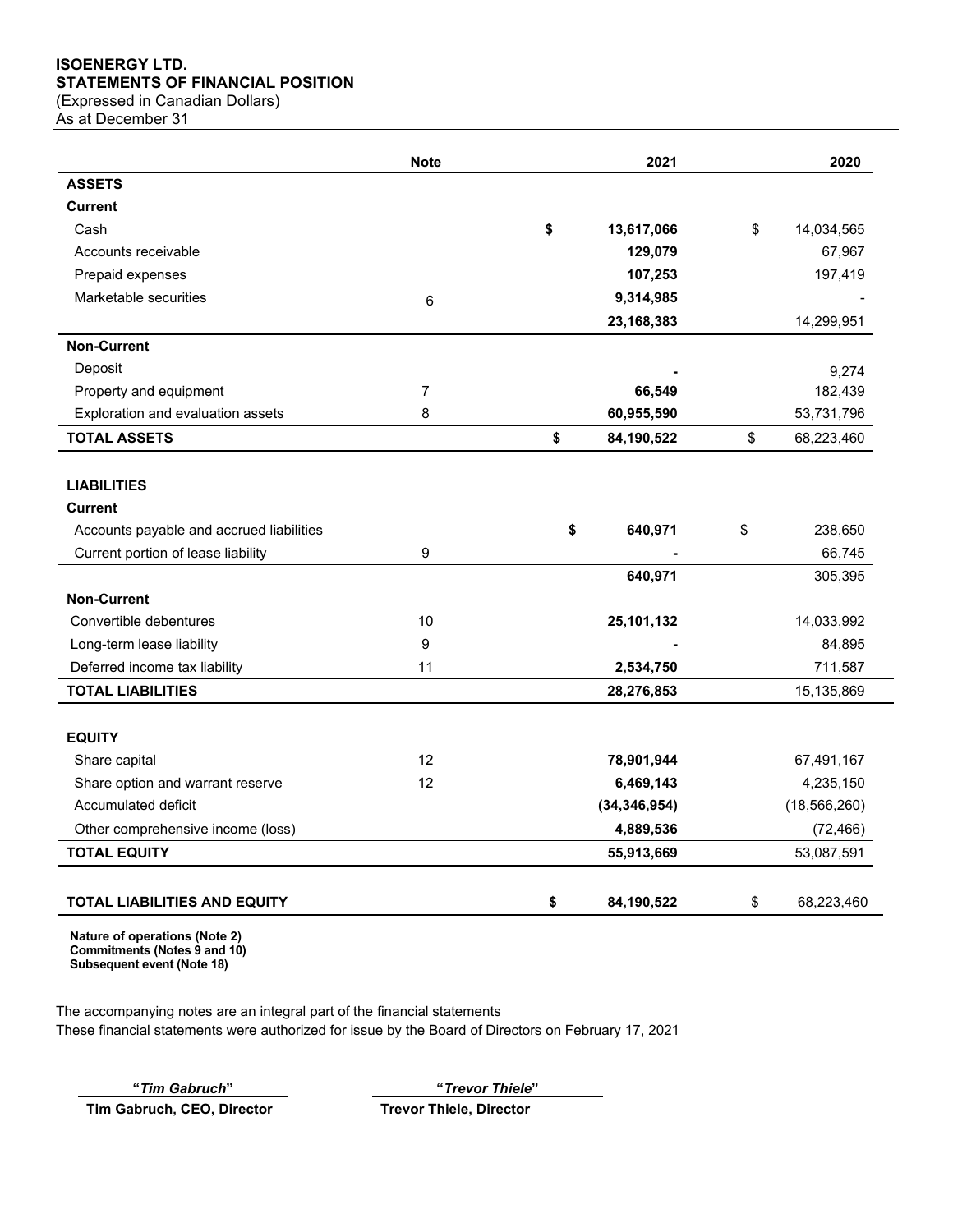#### **ISOENERGY LTD. STATEMENTS OF LOSS AND COMPREHENSIVE INCOME (LOSS)**

(Expressed in Canadian Dollars)

| For the years ended December 31 |  |
|---------------------------------|--|

|                                                                                                                         | <b>Note</b> | 2021                 | 2020                |
|-------------------------------------------------------------------------------------------------------------------------|-------------|----------------------|---------------------|
| <b>General and administrative costs</b>                                                                                 |             |                      |                     |
| Share-based compensation                                                                                                | 12, 13      | \$<br>3,739,554      | \$<br>469,473       |
| Administrative salaries, contract and director fees                                                                     | 13          | 2,137,082            | 1,082,459           |
| Investor relations                                                                                                      |             | 281,701              | 860,402             |
| Office and administrative                                                                                               |             | 148,240              | 112,491             |
| Professional and consultant fees                                                                                        |             | 264,161              | 266,340             |
| Travel                                                                                                                  |             | 8,433                | 40,446              |
| Public company costs                                                                                                    |             | 119,232              | 123,550             |
| Depreciation expense                                                                                                    |             | 29,398               | 62,112              |
| Total general and administrative costs                                                                                  |             | (6,727,801)          | (3,017,273)         |
| Interest income                                                                                                         |             | 66,660               | 57,411              |
| Interest on lease liability                                                                                             | 9           | (5,230)              | (8,976)             |
| Interest on convertible debentures                                                                                      | 10          | (641, 836)           | (248, 962)          |
| Fair value loss on convertible debentures                                                                               | 10          | (11, 036, 471)       | (6, 331, 940)       |
| Gain on sale of assets and option agreement                                                                             | 5           | 3,595,382            |                     |
| Foreign exchange loss                                                                                                   |             | (16, 712)            | (86, 351)           |
| Other income                                                                                                            |             | 29,274               | 34,837              |
| Loss from operations                                                                                                    |             | (14, 736, 734)       | (9,601,254)         |
| Deferred income tax recovery (expense)                                                                                  | 11          | (1,043,960)          | 57,881              |
| Loss                                                                                                                    |             | (15,780,694)<br>\$   | (9, 543, 373)<br>\$ |
| Other comprehensive loss<br>Change in fair value of convertible debentures<br>attributable to the change in credit risk | 10          | (30, 669)            | (72, 466)           |
| Change in fair value of marketable securities                                                                           | 6           | 5,771,874            |                     |
| Deferred tax expense                                                                                                    |             | (779, 203)           |                     |
| Total comprehensive loss for the period                                                                                 |             | \$<br>(10, 818, 692) | (9,615,839)<br>\$   |
|                                                                                                                         |             |                      |                     |
| Loss per common share - basic and diluted<br>Weighted average number of common shares                                   |             | \$<br>(0.16)         | \$<br>(0.11)        |
| outstanding - basic and diluted                                                                                         |             | 98,348,056           | 87,074,607          |

The accompanying notes are an integral part of the financial statements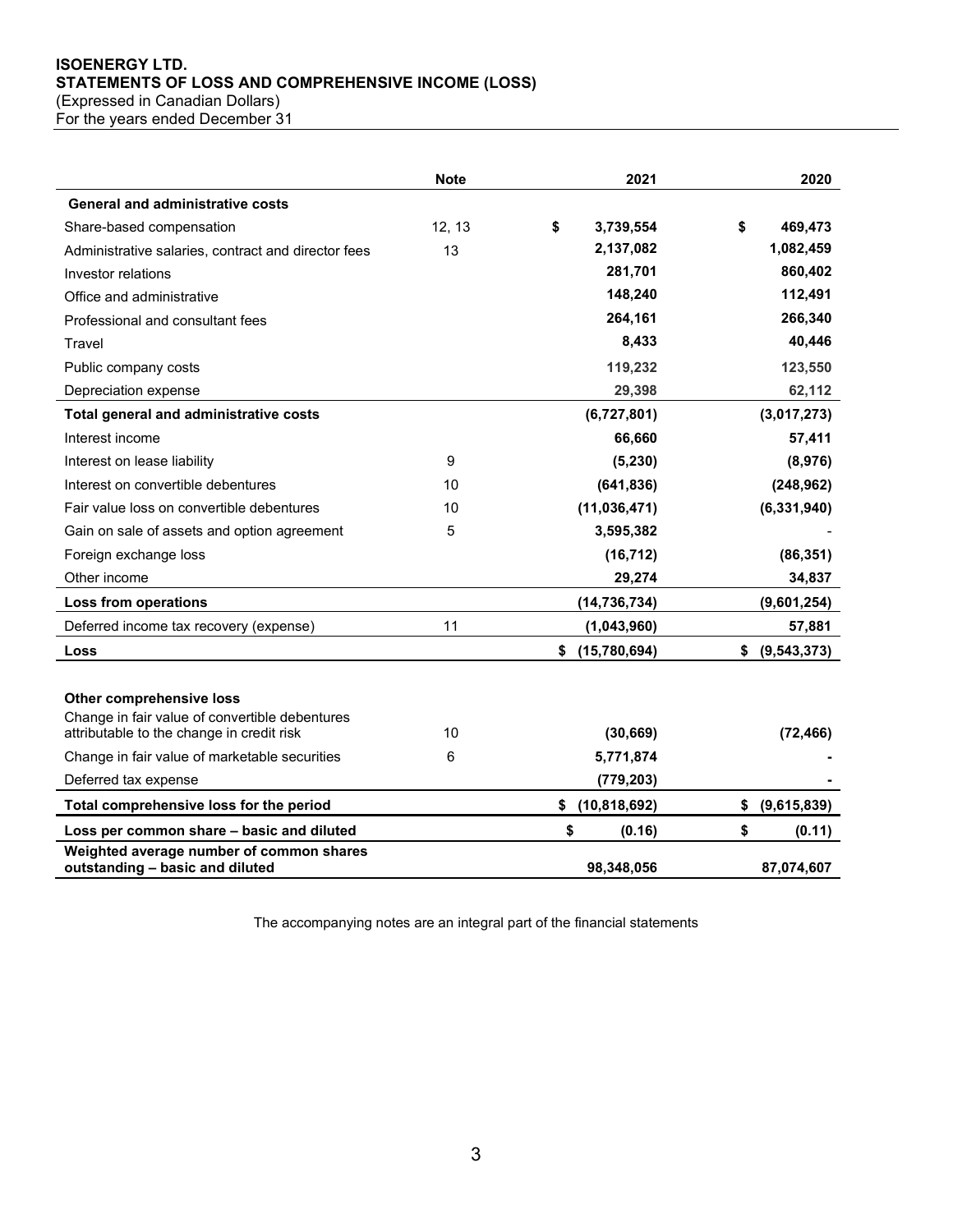# **ISOENERGY LTD. STATEMENTS OF CHANGES IN EQUITY**

(Expressed in Canadian Dollars)

|                                                   | <b>Note</b> | <b>Number of</b><br>common<br>shares | Share capital | <b>Share</b><br>option and<br>warrant<br>reserve | <b>Accumulated</b><br>deficit | Other<br>comprehensive<br>loss | <b>Total</b> |
|---------------------------------------------------|-------------|--------------------------------------|---------------|--------------------------------------------------|-------------------------------|--------------------------------|--------------|
|                                                   |             |                                      |               |                                                  |                               |                                |              |
| Balance as at January 1, 2020                     |             | 84,267,500                           | \$58,740,682  | \$3,769,204                                      | \$(9,022,887)                 | \$                             | \$53,486,999 |
| Shares issued in private placement                | 12          | 8,585,055                            | 8,000,000     |                                                  |                               |                                | 8,000,000    |
| Share issue costs                                 | 12          |                                      | (582, 261)    | 87,184                                           |                               |                                | (495, 077)   |
| Shares issued on the exercise of<br>warrants      | 12          | 1,000,728                            | 593,131       | (167, 364)                                       |                               |                                | 425,767      |
| Shares issued on the exercise of<br>stock options | 12          | 360,000                              | 392,353       | (158, 303)                                       |                               |                                | 234,050      |
| Shares issued on convertible debt<br>financing    | 10          | 259,715                              | 347,262       |                                                  |                               |                                | 347,262      |
| Share-based payments                              | 12          |                                      |               | 704,429                                          |                               |                                | 704,429      |
| Loss for the period                               |             |                                      |               |                                                  | (9,543,373)                   |                                | (9,543,373)  |
| Other comprehensive loss for the<br>period        |             |                                      |               |                                                  |                               | (72, 466)                      | (72, 466)    |
| Balance as at December 31, 2020                   |             | 94,472,998                           | \$67,491,167  | \$4,235,150                                      | \$(18,566,260)                | \$<br>(72, 466)                | \$53,087,591 |
| Shares issued on the exercise of<br>stock options | 12          | 4,839,999                            | 6,884,679     | (2,790,305)                                      |                               |                                | 4,094,374    |
| Shares issued on the exercise of<br>warrants      | 12          | 6,541,577                            | 4,341,882     | (276, 053)                                       |                               |                                | 4,065,829    |
| Shares issued to settle interest                  | 10          | 54,196                               | 184,216       |                                                  |                               |                                | 184,216      |
| Share-based payments                              | 12          |                                      |               | 5,300,351                                        |                               |                                | 5,300,351    |
| Loss for the period                               |             |                                      |               |                                                  | (15,780,694)                  |                                | (15,780,694) |
| Other comprehensive income for<br>the period      | 10          |                                      |               |                                                  |                               | 4,962,002                      | 4,962,002    |
| Balance as at December 31, 2021                   |             | 105,908,770                          | \$78,901,944  | \$6,469,143                                      | \$(34, 346, 954)              | \$4,889,536                    | \$55,913,669 |

The accompanying notes are an integral part of the financial statements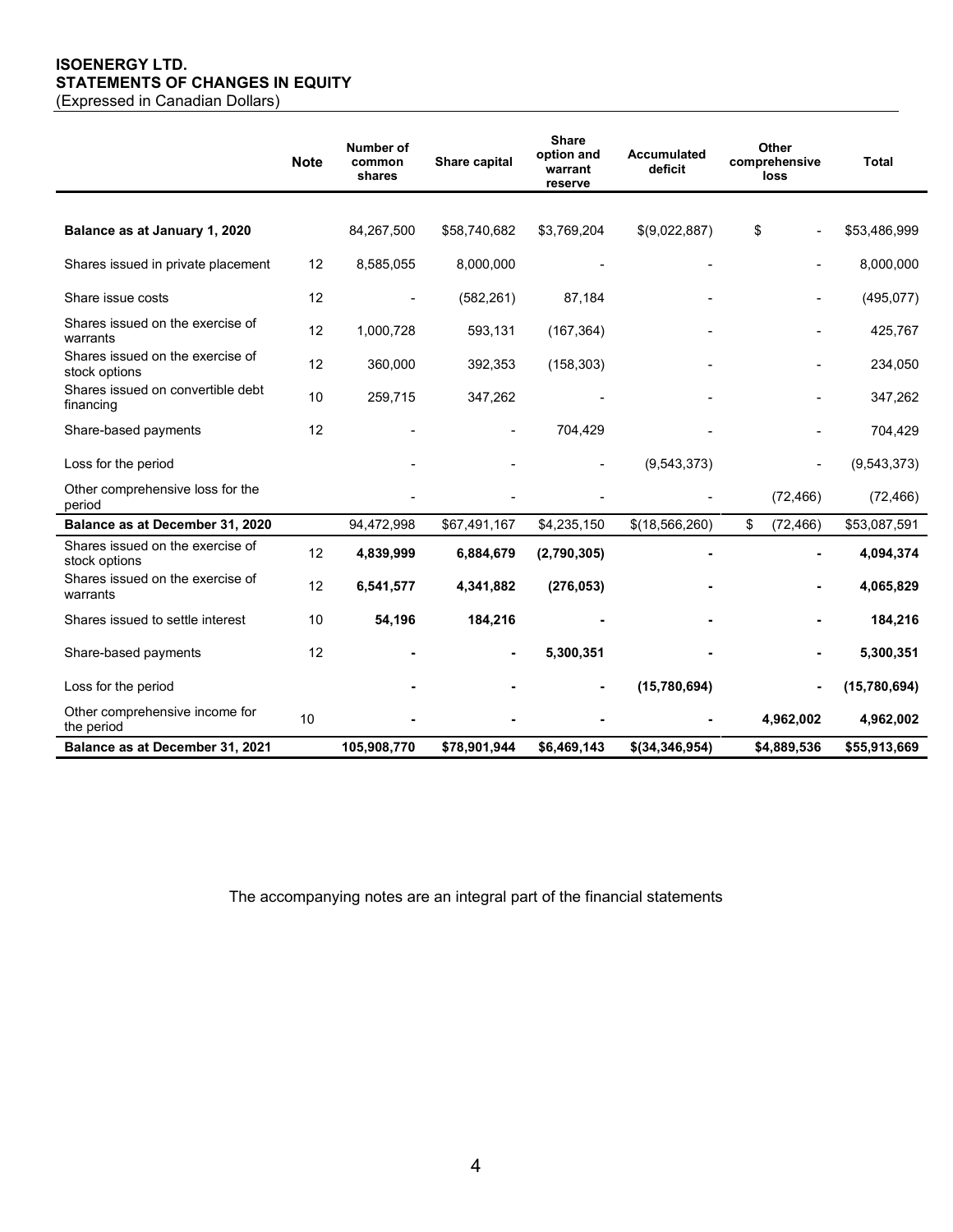**2021 2020 Cash flows from (used in) operating activities** Loss for the period **\$ (15,780,694)** \$ (9,543,373) Items not involving cash: Share-based compensation **3,739,554** 469,473 Deferred income tax (recovery) expense **1,043,960** (57,881) Depreciation expense **29,398** 62,112 Other income **(11,100)** - Interest on lease liability **5,230** 8,976<br>Interest on convertible debentures **5,230** 8,976<br>**5,230** 8,976 Interest on convertible debentures **641,836** 248,962<br>
Fair value loss (gain) on convertible debentures **6,331,940**<br> **6,331,940** 6,331,940 Fair value loss (gain) on convertible debentures **11,036,471 6,11,036,471 6,1332**<br>Gain on sale of assets and option agreement **1990 1,595,382** Gain on sale of assets and option agreement Changes in non-cash working capital Accounts receivable **(61,112)** (43,428) Prepaid expenses **110,166** (13,174) Deposit **9,274** - Accounts payable and accrued liabilities **81,169** 4,792 **\$ (2,751,230)** \$ (2,531,601) **Cash flows from (used in) investing activities** Additions to exploration and evaluation assets **\$ (5,457,400)** \$ (5,499,470) Acquisition of exploration and evaluation assets **(27,139)** (142,363) Additions to equipment **(43,259)** (22,017) Proceeds on sale of assets **192,200** - **\$ (5,335,598)** \$ (5,663,850) **Cash flows from (used in) financing activities** Shares issued in private placement **\$ -** \$ 8,000,000 Share issuance costs **-** (678,195) Shares issued on the exercise of stock options **4,094,374** 425,767 Shares issued on the exercise of warrants **4,065,829** 234,050 Convertible debt Proceeds on issuance **-** 7,902,000

**Supplemental disclosure with respect to cash flows (Note 17)**

Lease liability payments:

Cash, beginning of period

The accompanying notes are an integral part of the financial statements

Interest on Debentures **(457,620)** (174,114)

 Principal **(28,024)** (57,591) Interest **(5,230)** (8,976)

**Change in cash \$ (417,499)** \$ 7,447,490

**Cash, end of period \$ 13,617,066** \$ 14,034,565

**\$ 7,669,329** \$ 15,642,941

6,587,075

**14,034,565**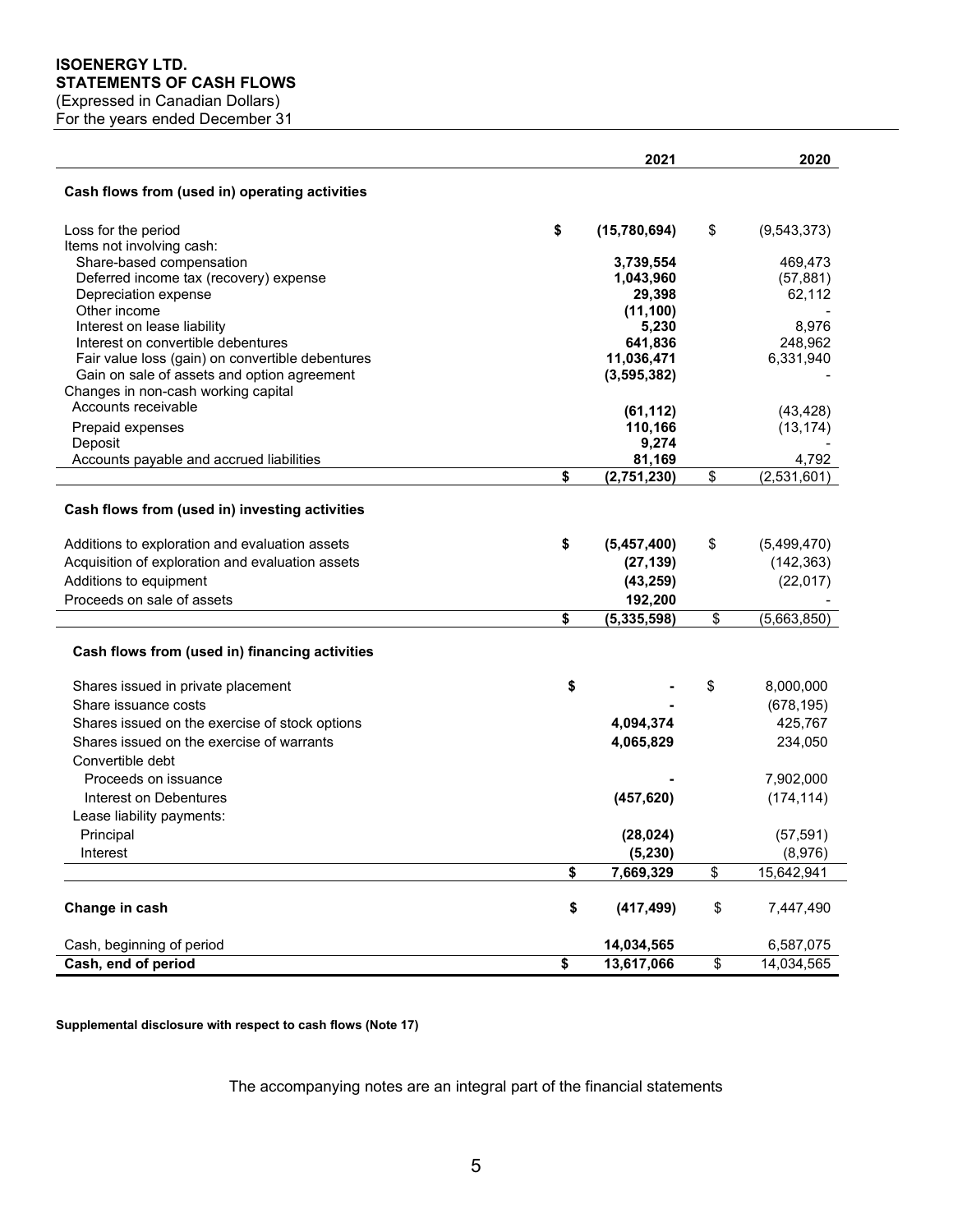#### **1. REPORTING ENTITY**

IsoEnergy Ltd. ("**IsoEnergy**", or the "**Company**") is an exploration stage entity engaged in the acquisition, exploration and evaluation of uranium properties in Canada. The Company's registered and records office is located on the 10<sup>th</sup> Floor, 595 Howe Street, Vancouver, BC, V6C 2TS. The Company's common shares are listed on the TSX Venture Exchange (the "**TSXV**").

As of December 31, 2021, the Company did not have any subsidiaries and NexGen Energy Ltd ("**NexGen**") holds 50.5% of IsoEnergy's outstanding common shares.

#### **2. NATURE OF OPERATIONS**

As an exploration stage company, the Company does not have revenues and historically has recurring operating losses. As at December 31, 2021, the Company had accumulated losses of \$34,346,954 and working capital of \$22,527,412. The Company depends on external financing for its operational expenses.

The business of exploring for and mining of minerals involves a high degree of risk. As an exploration company, IsoEnergy is subject to risks and challenges similar to companies at a comparable stage. These risks include, but are not limited to, negative operating cash flow and dependence on third party financing; the uncertainty of additional financing; the limited operating history of IsoEnergy; the lack of known mineral resources or reserves; the influence of a large shareholder; alternate sources of energy and uranium prices; aboriginal title and consultation issues; risks related to exploration activities generally; reliance upon key management and other personnel; title to properties; uninsurable risks; conflicts of interest; permits and licenses; environmental and other regulatory requirements; political regulatory risks; competition; and the volatility of share prices.

Since March 2020, several measures have been implemented in Canada and the rest of the world in response to the increased impact from novel coronavirus (COVID-19). The Company continues to operate our business at this time. While the impact of COVID-19 is expected to be temporary, the current circumstances are dynamic and the impacts of COVID-19 on our business operations cannot be reasonably estimated at this time. The Company anticipates this could have an adverse impact on our business, results of operations, financial position and cash flows in 2021 and 2022. A program of core drilling at the Hurricane Zone on the Larocque East property was tentatively planned for the winter 2021 drilling season, however due to COVID-19 concerns, the Company decided not to proceed with the program. A summer 2021 exploration program was conducted.

These financial statements have been prepared using International Financial Reporting Standards ("IFRS") applicable to a going concern, which assumes that the Company will be able to realize its assets and discharge its liabilities in the normal course of business for the foreseeable future. The ability of the Company to continue as a going concern is dependent on its ability to obtain financing and achieve future profitable operations.

The underlying value of IsoEnergy's exploration and evaluation assets is dependent upon the existence and economic recovery of mineral resources or reserves and is subject to, but not limited to, the risks and challenges identified above.

#### **3. BASIS OF PRESENTATION**

#### **Statement of Compliance**

These financial statements as at and for the years ended December 31, 2021 and 2020 have been prepared in accordance with International Financial Reporting Standards ("**IFRS**") as issued by the International Accounting Standard Board ("**IASB**") and interpretations of the International Financial Reporting Interpretations Committee.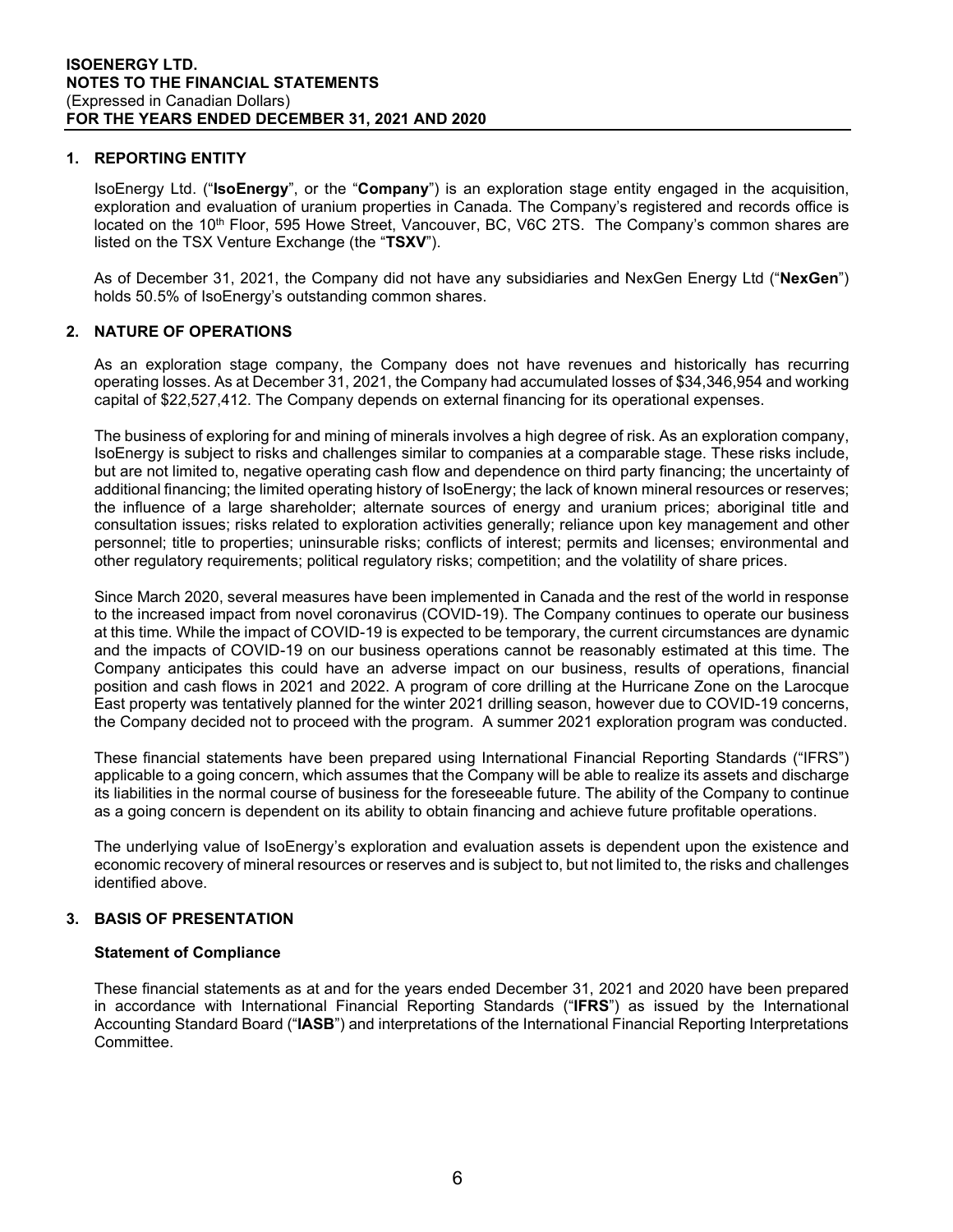#### **3. BASIS OF PRESENTATION (continued)**

#### **Basis of Presentation**

These financial statements have been prepared on a historical cost basis, except for certain financial instruments which have been measured at fair value. In addition, these financial statements have been prepared using the accrual basis of accounting except for cash flow information. All monetary references expressed in these financial statements are references to Canadian dollar amounts ("\$"), unless otherwise noted. These financial statements are presented in Canadian dollars, which is the functional currency of the Company.

#### **Critical accounting judgments, estimates and assumptions**

The preparation of the financial statements requires management to make judgments, estimates and assumptions that affect the reported amounts of assets, liabilities, and contingent liabilities at the date of the financial statements and the reported amounts of revenues and expenses during the reporting period. Estimates and assumptions are continuously evaluated and are based on management's experience and other factors, including expectations of future events that are believed to be reasonable in the circumstances. Uncertainty about these judgments, estimates and assumptions could result in outcomes that require a material adjustment to the carrying amount of the asset or liability affected in future periods.

Information about significant areas of estimation uncertainty considered by management in preparing the financial statements is as follows:

i. Impairment

At the end of each financial reporting period, the carrying amounts of the Company's non-financial assets are reviewed to determine whether there is any indication that an impairment loss or reversal of previous impairment should be recorded. Where such an indication exists, the recoverable amount of the asset is estimated to determine the extent of the impairment, if any. With respect to exploration and evaluation assets, the Company is required to make estimates and judgments about future events and circumstances and whether the carrying amount of exploration assets exceeds its recoverable amount. Recoverability depends on various factors, including the discovery of economically recoverable reserves, the ability of the Company to obtain the necessary financing to complete the development and upon future profitable production or proceeds from the disposition of the exploration and evaluation assets themselves. Additionally, there are numerous geological, economic, environmental and regulatory factors and uncertainties that could impact management's assessment as to the overall viability of its properties or its ability to generate future cash flows necessary to cover or exceed the carrying value of the Company's exploration and evaluation assets.

ii. Share-based payments

The Company uses the Black-Scholes option pricing model to determine the fair value of options to calculate share-based payment expenses. The Black-Scholes model involves six key inputs to determine the fair value of an option: risk-free interest rate, exercise price, market price at date of issue, expected dividend yield, expected life, and expected volatility. Certain of the inputs are estimates that involve considerable judgment and are, or could be, affected by significant factors that are out of the Company's control. The Company is also required to estimate the future forfeiture rate of options based on historical information in its calculation of share-based payment expense. Refer to Note 12 for further details.

In situations where equity instruments are issued to settle amounts due or for goods or services received by the entity the transaction is measured at the fair value of the goods or services received unless that fair value cannot be estimated reliably, in which case the good or services received and corresponding increase in equity are measured at the fair value of the equity instrument issued.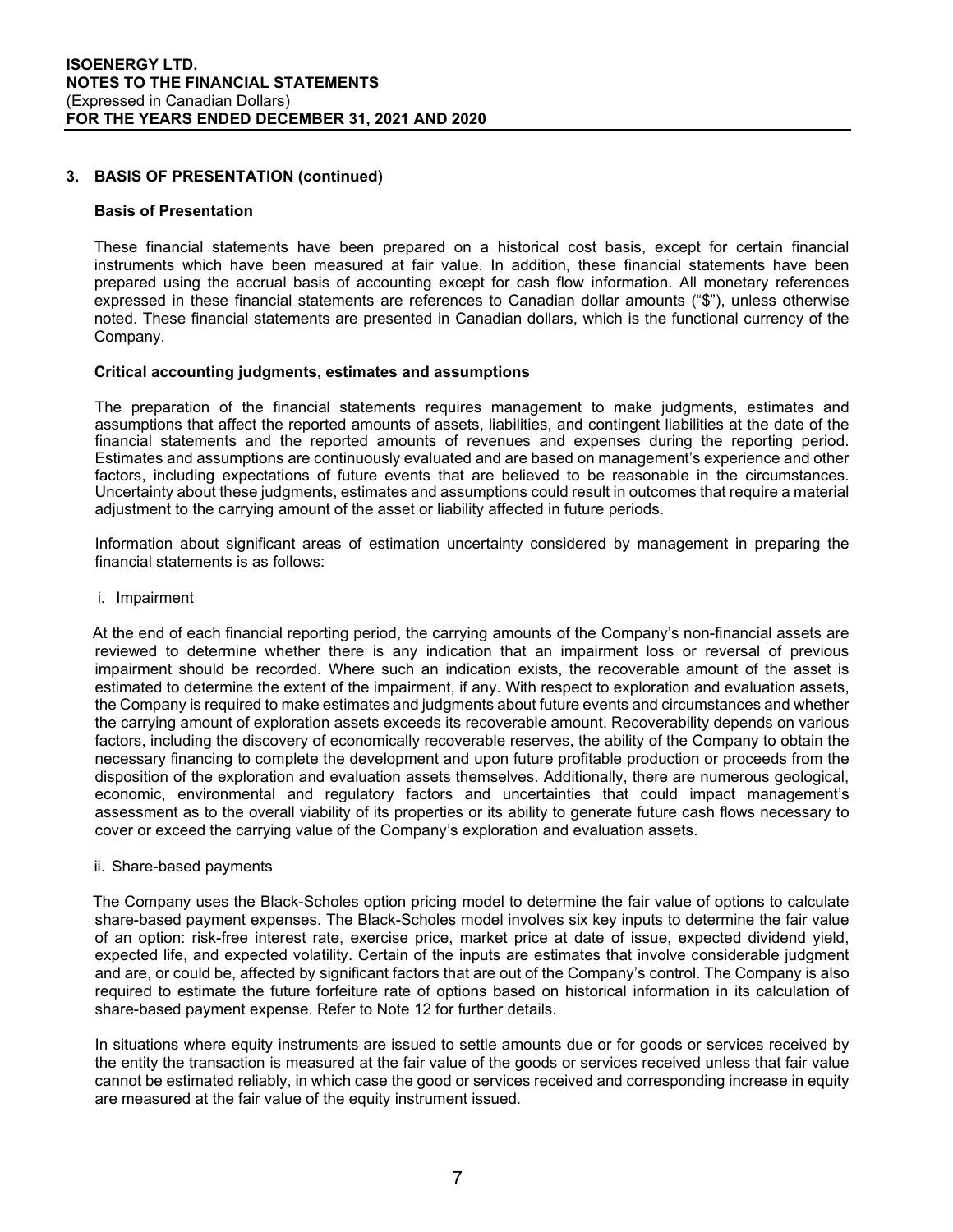#### **3. BASIS OF PRESENTATION (continued)**

#### iii. Convertible debentures

The Company uses a model based on a system of two coupled Black-Scholes equations to determine the fair value of the convertible debentures. This model involves five key inputs to determine the fair value of the convertible debentures: risk-free interest rate, credit spread, market price at valuation date, expected dividend yield and expected volatility. Certain of the inputs are estimates that involve considerable judgment and are or could be affected by significant factors that are out of the Company's control. Refer to Note 10 for further details.

Information about significant areas of judgment exercised by management in preparing these financial statements is as follows:

#### i. Exploration and evaluation expenditures

The application of the Company's accounting policy for exploration and evaluation expenditures requires judgment to determine if indicators of impairment exists and whether future economic benefits are likely from either future exploitation or sale, or whether activities have not reached a stage which permits a reasonable assessment of the existence of mineral reserves or resources. The determination of mineral reserves and resources is itself an estimation process that requires varying degrees of uncertainty depending on how the resources are classified.

#### **4. SIGNIFICANT ACCOUNTING POLICIES**

The accounting policies followed by the Company as set out below have been consistently followed in the preparation of these financial statements.

#### **(a) Functional and Presentation Currency**

These financial statements are presented in Canadian dollars, which is the functional currency of the Company.

#### *Translation of foreign currency transactions and balances*

Foreign currency transactions are translated into the Company's functional currency using the exchange rate prevailing at the date of the transaction or the date of valuation (when items are re-measured). Monetary assets and liabilities denominated in foreign currencies are translated into the functional currency at the spot rate of exchange in effect as at the reporting date. Non-monetary items that are measured in terms of historical cost in a foreign currency are translated into the reporting currency using the exchange rate as at the date of the initial transaction.

#### **(b) Cash**

Cash includes deposits held with banks and which are available on demand or have an initial term of 90 days or less.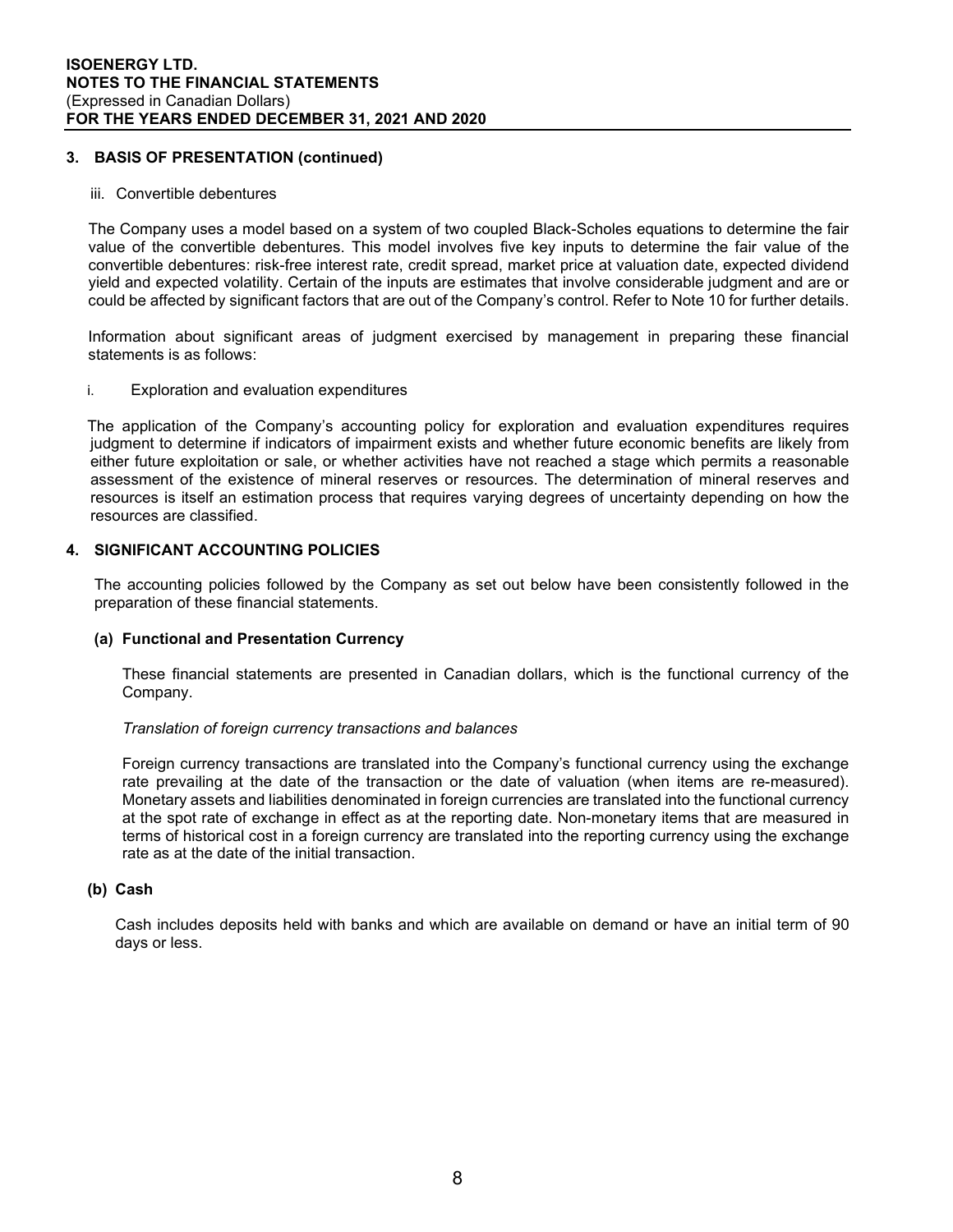#### **(c) Exploration and Evaluation Assets**

Once the legal right to explore a property has been obtained, exploration and evaluation costs are capitalized as exploration and evaluation assets on an area of interest basis, pending determination of the technical feasibility and commercial viability of the property. Capitalized costs include costs directly related to exploration and evaluation activities in the area of interest. General and administrative costs are only allocated to the asset to the extent that those costs can be directly related to operational activities in the relevant area of interest. When a claim is relinquished, or a project is abandoned, the related deferred costs are recognized in profit or loss immediately. Proceeds received from the sale of any interest in a property will be credited against the carrying value of the property, with any excess included in the loss for the year.

Although the Company has taken steps to verify its title to exploration and evaluation assets in which it has an interest, in accordance with industry standards for similarly advanced exploration properties, these procedures do not guarantee the Company's title. A property may be subject to unregistered prior agreements or inadvertent non-compliance with regulatory requirements.

At each reporting date, management reviews properties for events and circumstances which may indicate possible impairment.

Once the technical feasibility and commercial viability of the extraction of mineral resources in an area of interest is demonstrable, exploration and evaluation assets attributable to that area of interest are first tested for impairment and then reclassified to mining assets and development assets within property, plant and equipment.

#### **(d) Equipment**

#### *(i) Recognition and measurement*

Items of equipment are stated at cost less accumulated depreciation and impairment losses. Cost includes expenditures that are directly attributable to the acquisition of the asset.

#### *(ii) Subsequent costs*

The cost of replacing part of an item of equipment is recognized when that cost is incurred, if it is probable that the future economic benefits of the item will flow to the Company and the cost of the item can be measured reliably.

#### *(iii) Depreciation*

The carrying amount of equipment (including initial and subsequent capital expenditures) is amortized to the estimated residual value over the estimated useful life of the specific assets. Depreciation is calculated over the estimated useful life of each significant component of equipment as follows:

| - Software | 55% declining balance basis |
|------------|-----------------------------|
|------------|-----------------------------|

- Field equipment 20% declining balance basis
- 5 years straight-line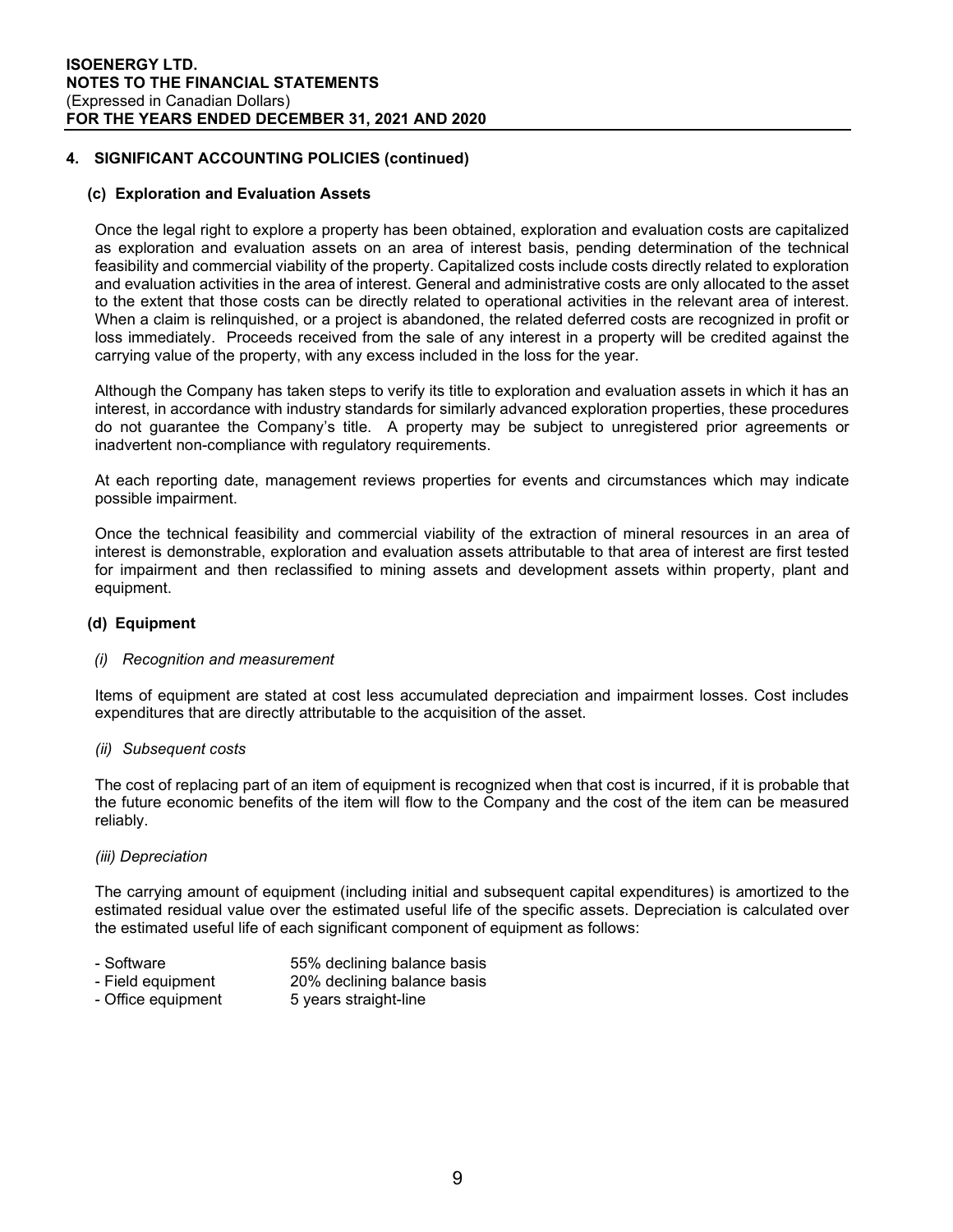Depreciation methods, useful lives, and residual values are reviewed at least annually and adjusted if appropriate.

#### *(iv) Disposal*

Gains and losses on disposal of an item of equipment are determined by comparing the proceeds from disposal with the carrying amount of the item and are recognized in profit or loss.

#### **(e) Impairment – Non-Financial Assets**

At each reporting date the Company reviews the carrying amounts of its non-financial assets to determine whether there is any indication of impairment. If any such indication exists, then the asset's recoverable amount is estimated.

An impairment loss is recognized when the carrying amount of an asset, or a cash generating unit ("CGU"), exceeds its recoverable amount. A CGU is the smallest identifiable group of assets that generates cash inflows that are largely independent of the cash inflows from other assets or groups of assets.

The recoverable amount of an asset is the greater of an asset's fair value less the cost to sell the asset and its value in use. In assessing value in use, estimated future cash flows are discounted to present value using a pre-tax discount rate that reflects the current market assessments of the time value of money and the risks specific to the asset. For an asset that does not generate cash inflows largely independent of those from other assets, the recoverable amount is determined for the CGU to which the asset belongs.

Impairment losses are recognized in profit and loss for the period. Impairment losses recognized in respect of CGUs are allocated first to reduce the carrying amount of any goodwill allocated to the CGUs and then to reduce the carrying amount of the other assets in the unit on a pro-rata basis.

An impairment loss is only reversed if there is an indication that the impairment loss may no longer exist and there has been a change in the estimate used to determine the recoverable amount, however, not to an amount higher than the carrying amount that would have been determined had no impairment loss been recognized in previous years.

Assets that have an indefinite useful life are not subject to depreciation and are tested annually for impairment.

#### **(f) Decommissioning and Restoration Provisions**

Decommissioning and restoration provisions are recorded when a present legal or constructive obligation exists as a result of past events and it is probable that an outflow of resources embodying economic benefits will be required to settle the obligation, and a reliable estimate of the amount of the obligation can be made.

Provisions are determined by discounting the expected future cash flows at a pre-tax rate that reflects current market assessments of the time value of money and the risk specific to the liability. The unwinding of the discount is recognized as finance costs.

Changes in reclamation estimates are accounted for prospectively as a change in the corresponding capitalized cost.

The Company did not have any decommissioning and restoration provisions for the years presented.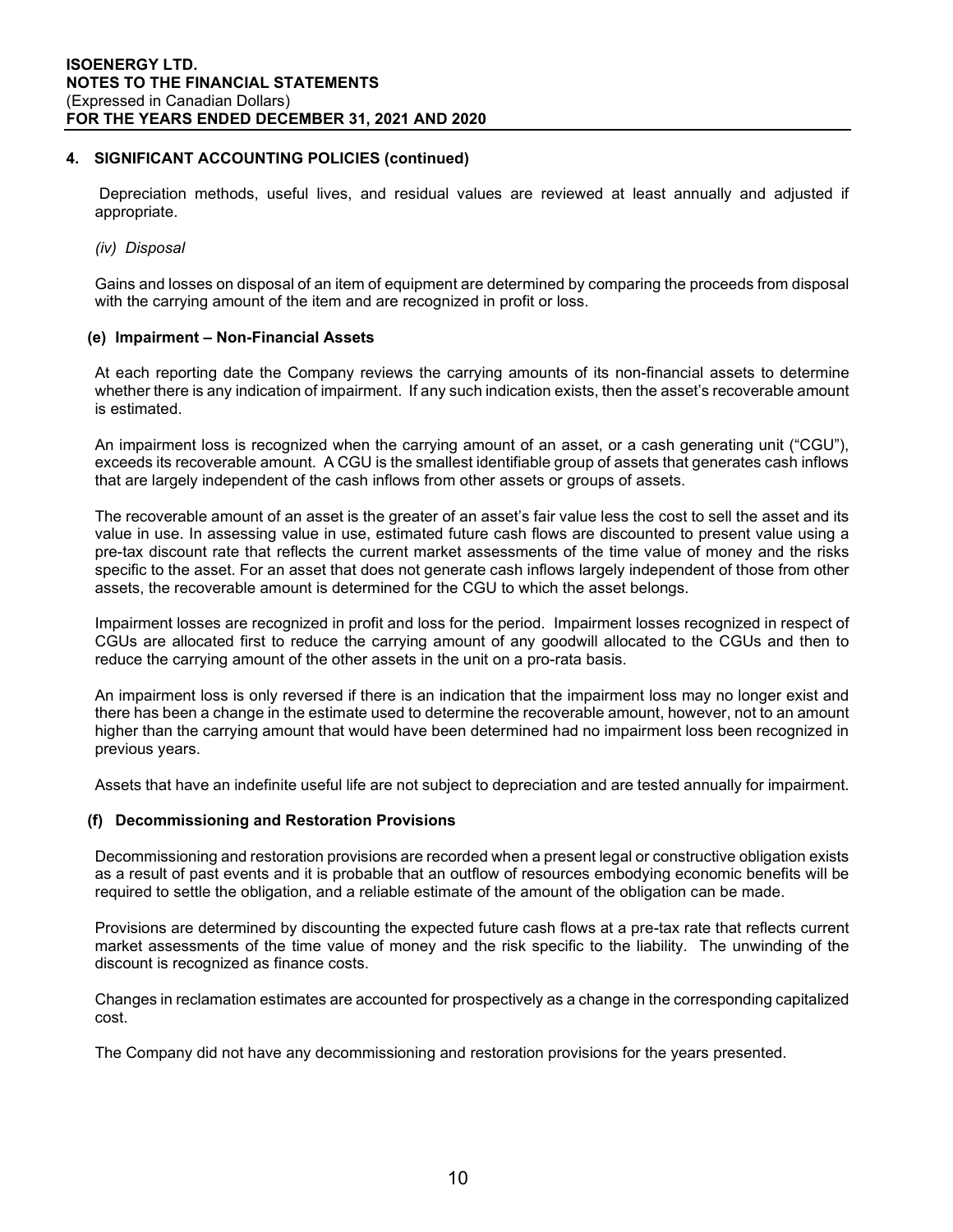#### **(g) Share Capital**

Common shares are classified as equity. Incremental costs directly attributable to the issue of common shares are recognized as a deduction from equity. Common shares issued for consideration other than cash, are measured based on the fair value of the consideration received, unless the fair value cannot be estimated reliably, in which case they are measured at the fair value of the shares at the date the shares are issued.

#### **(h) Warrants**

From time to time, warrants are issued as part of a unit which is made up of a common share and a full or partial warrant. The warrant allows the holder to acquire common shares of the Company. The Company uses the residual value in assigning the value to the warrant which is included in the warrant reserve in the statement of changes in equity.

#### **(i) Share-based payments**

The Company's stock option plan allows Company employees, directors, officers and consultants to acquire common shares of the Company. The fair value of options granted is recognized as a share-based payments expense or capitalized to exploration and evaluation assets with a corresponding increase in equity reserves.

Fair value is measured at the grant date, and each tranche is recognized using the graded vesting method over the period during which the options vest. The fair value of granted options is measured using the Black-Scholes option pricing model, taking into account the terms and conditions upon which the options were granted. At each reporting date, the amount recognized as an expense is adjusted to reflect the actual number of stock options that are expected to vest. In situations where equity instruments are issued to settle amounts due or for goods or services received by the Company as consideration which cannot be estimated reliably, they are measured at the fair value of the share-based payment. Otherwise, share-based payments are measured at the fair value of the amount settled or goods or services received.

#### **(j) Flow-through shares**

Resource expenditure deductions for income tax purposes related to exploration activities funded by flowthrough share arrangements are renounced to investors under Canadian income tax legislation. On issuance, the Company separates the flow-through share into i) a flow-through share premium, equal to the estimated premium, if any, investors paid for the flow-through feature, which is recognized as a liability due to the obligation to incur eligible expenditures and ii) share capital. Upon eligible exploration expenditures being incurred, the Company recognizes a deferred tax liability for the amount of tax deduction renounced to shareholders. To the extent that eligible deferred income tax assets are available, the Company will reduce the deferred income tax liability and records a deferred income tax recovery. Proceeds received from the issuance of flow-through shares must be expended on Canadian resource property exploration within a period of two years. Failure to expend such funds as required under the Canadian income tax legislation will result in a Part XII.6 tax to the Company on flow-through proceeds renounced under the "Look-back" Rule. If applicable, this tax is classified as an administration expense.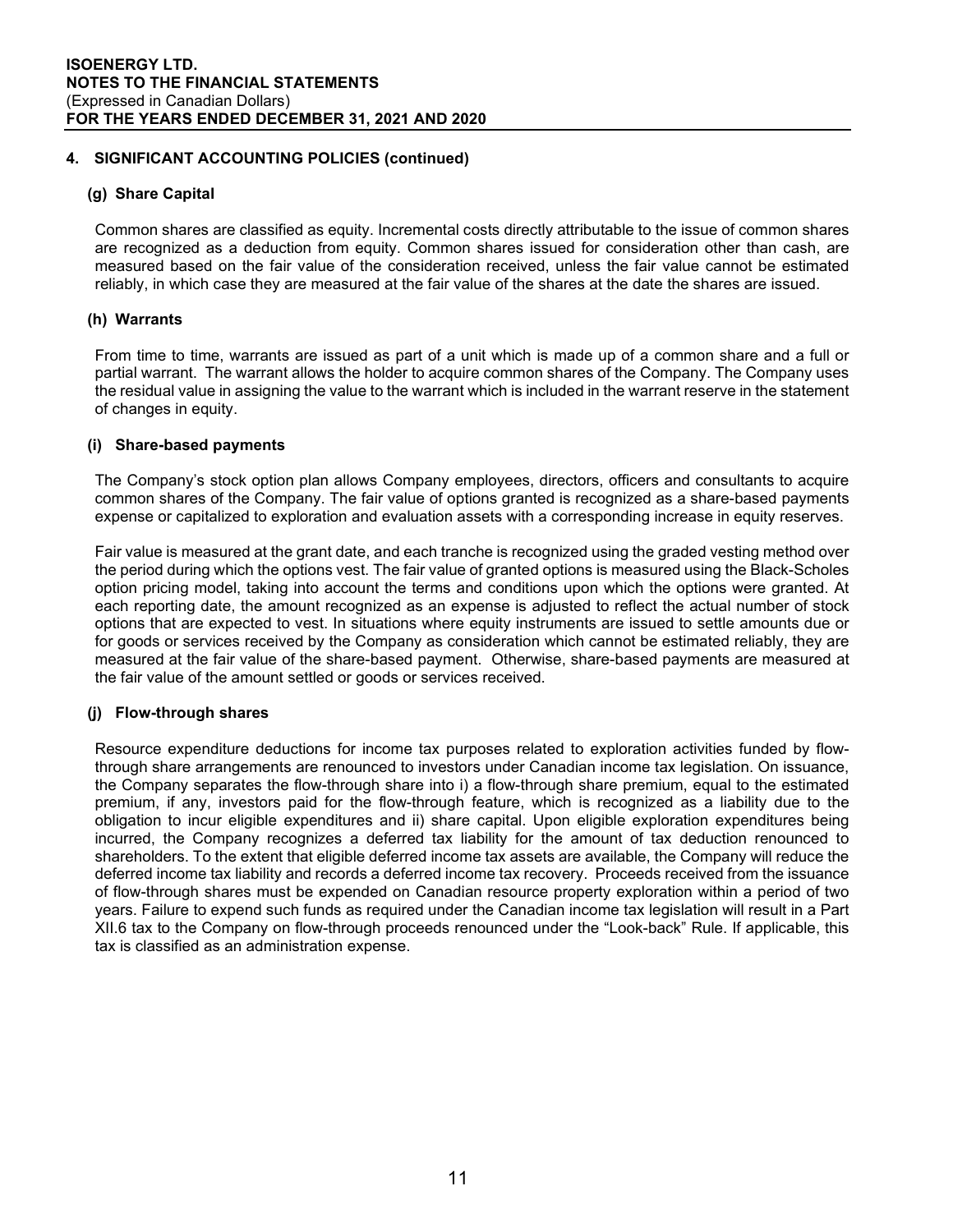#### **(j) Loss per Share**

Basic loss per share is calculated by dividing the loss for the year by the weighted average number of common shares outstanding during the year.

The Company uses the treasury stock method to compute the dilutive effect of options and other similar instruments. Under this method, the weighted average number of shares outstanding used in the calculation of diluted loss per share assumes that the deemed proceeds received from the exercise of stock options and their equivalents would be used to repurchase common shares of the Company at the average market price during the period.

Shares to be issued on existing stock options, warrants and convertible debenture have not been included in the computation of diluted loss per share as to do so would be anti-dilutive. Accordingly, basic and diluted loss per share is the same for the years presented.

#### **(k) Income taxes**

Income tax expense comprises current and deferred tax. Current tax and deferred tax are recognized in profit or loss except to the extent that it relates to items recognized directly in equity or in other comprehensive income.

Current tax is the expected tax payable or receivable on the taxable income or loss for the year, using tax rates enacted at the reporting date, and any adjustment to tax payable in respect of previous years.

Deferred tax is recognized in respect of temporary differences between the carrying amounts of assets and liabilities for financial reporting purposes and the amounts used for taxation purposes. Deferred tax is not recognized for the following temporary differences: the initial recognition of assets or liabilities in a transaction that is not a business combination and that affects neither accounting nor taxable profit or loss, and differences relating to investments in subsidiaries and jointly controlled entities to the extent that it is probable that they will not reverse in the foreseeable future. In addition, deferred tax is not recognized for taxable temporary differences arising on the initial recognition of goodwill. Deferred tax is measured at the tax rates that are expected to be applied to temporary differences when they reverse, based on the laws that have been enacted or substantively enacted by the reporting date.

Deferred tax assets and liabilities are offset if there is a legally enforceable right to offset current tax liabilities and assets, and they relate to income taxes levied by the same tax authority on the same taxable entity, or on different tax entities, but they intend to settle current tax liabilities and assets on a net basis or their tax assets and liabilities will be realized simultaneously.

A deferred tax asset is recognized for unused tax losses, tax credits and deductible temporary differences, to the extent that it is probable that future taxable profits will be available against which they can be utilized. Future taxable profits are determined based on the reversal of relevant taxable temporary differences. If the amount of taxable temporary differences is insufficient to recognize a deferred tax asset in full, then future taxable profits, adjusted for reversals of existing temporary differences, are considered, based on the business plan for the Company. Deferred tax assets are reviewed at each reporting date and are reduced to the extent that it is no longer probable that the related tax benefit will be realized.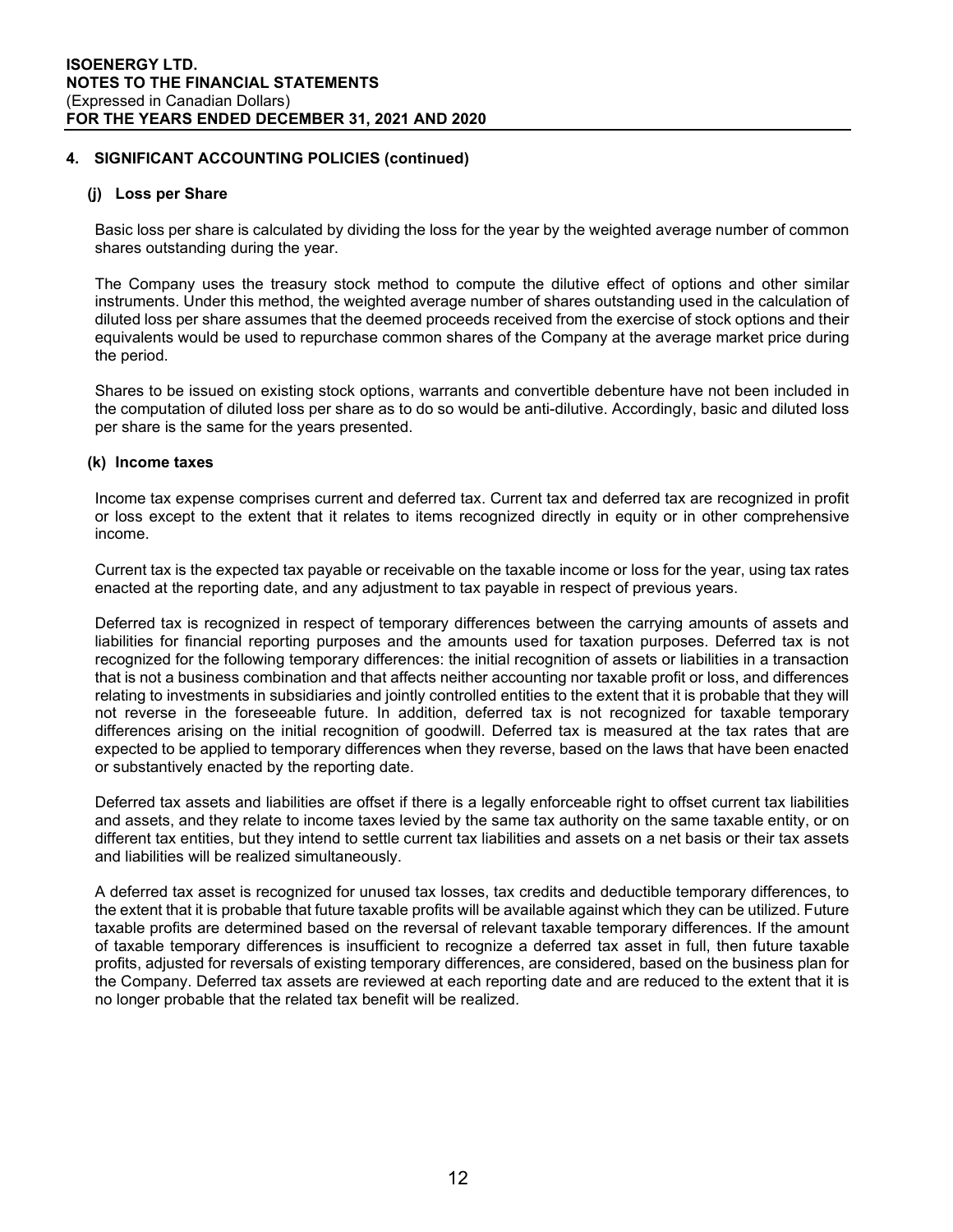#### **(l) Financial Instruments**

#### **(i) Classification**

The Company classifies its financial assets in the following categories: at fair value through profit and loss ("**FVTPL**"), at fair value through other comprehensive income ("**FVTOCI**") or at amortized cost. The Company determines the classification of financial assets at initial recognition. The classification of debt instruments is driven by the Company's business model for managing the financial assets and their contractual cash flow characteristics. Equity instruments that are held for trading (including all equity derivative instruments) are classified as at FVTPL. For other equity instruments, on the day of acquisition the Company can make an irrevocable election (on an instrument-by-instrument basis) to designate them as at FVTOCI. The Company has elected to designate its investment in 92 Energy Pty. Ltd ("**92 Energy**") (Note 5(a)) and International Consolidated Uranium Inc. ("**ICU**") (formerly NxGold Ltd., a company with common directors at the time the Option Agreement was entered into) (Note 5(b)) as FVTOCI. ICU has subsequently changed its name to Consolidated Uranium Inc. Financial liabilities are measured at amortized cost, unless they are required to be measured at FVTPL (such as instruments held for trading or derivatives) or the Company has opted to measure them at FVTPL (such as the Convertible Debentures).

The Company has the following financial instruments, which are classified under IFRS 9 in the table below:

Financial assets/liabilities Classification Cash and cash equivalents **Amortized cost**<br>Amounts receivable **Amortized** cost Amounts receivable Marketable securities **FVTOCI** Accounts payable and accrued liabilities **Amortized cost** Convertible debentures The Convertible debentures

#### (**ii) Measurement**

#### **Financial assets at FVTOCI**

Elected investments in equity instruments at FVTOCI are initially recognized at fair value plus transaction costs. Subsequently they are measured at fair value, with gains and losses arising from changes in fair value recognized in other comprehensive (loss) income.

#### **Financial assets and liabilities at amortized cost**

Financial assets and liabilities at amortized cost are initially recognized at fair value, and subsequently carried at amortized cost less any impairment.

#### **Financial assets and liabilities at FVTPL**

Financial assets and liabilities carried at FVTPL are initially recorded at fair value and transaction costs are expensed as incurred. Realized and unrealized gains and losses arising from changes in the fair value of the financial assets and liabilities held at FVTPL are included in profit or loss in the period in which they arise, except for financial liabilities measured at FVTPL, the change in fair value attributable to changes in the credit risk of the liability is presented in other comprehensive (loss) income. The Company's Convertible Debentures have been recognized at FVTPL.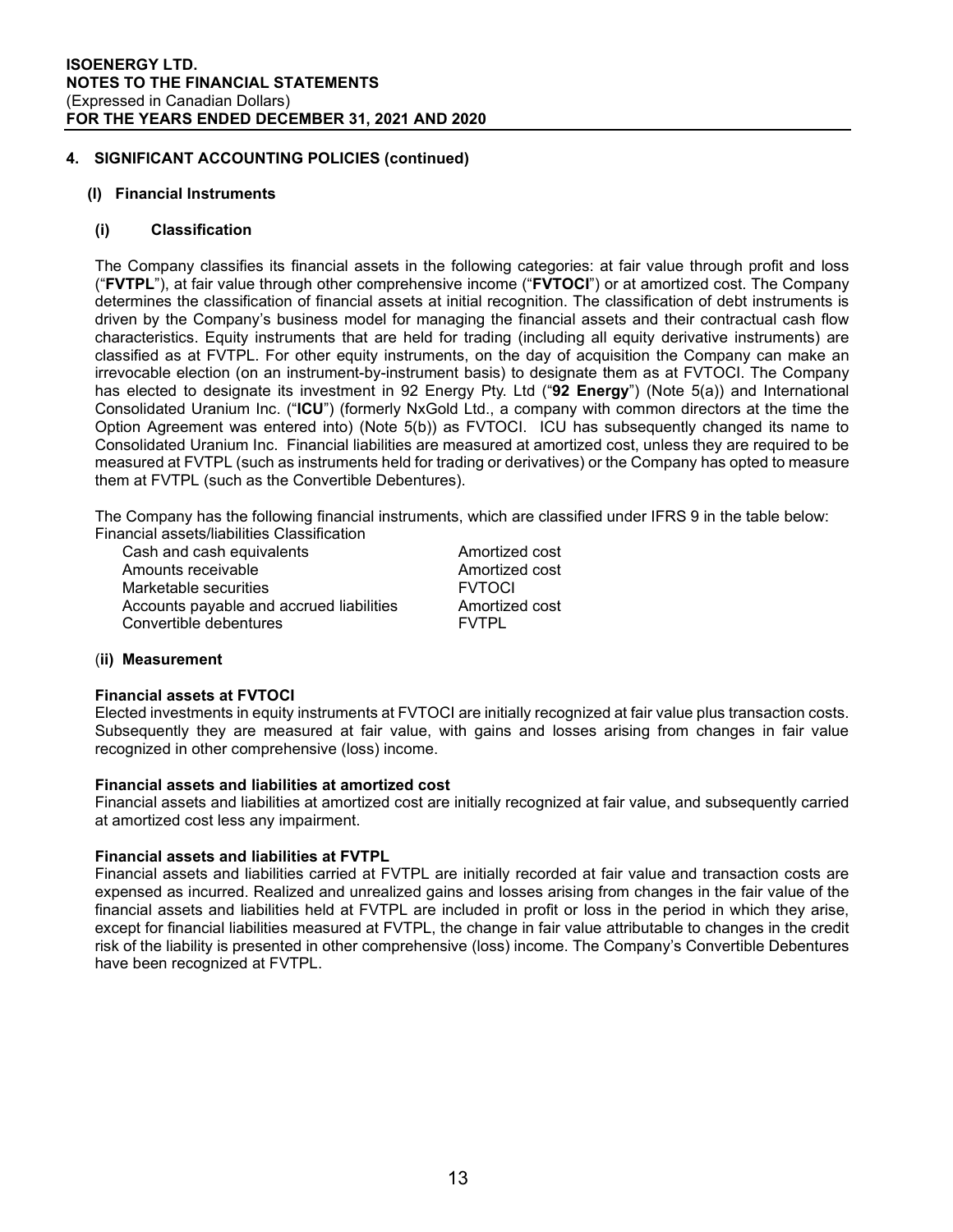#### **(ii) Impairment of financial assets at amortized cost**

Under IFRS 9, the Company recognizes a loss allowance using the expected credit loss model on financial assets that are measured at amortized cost.

At each reporting date, the Company measures the loss allowance for the financial asset at an amount equal to the lifetime expected credit losses if the credit risk on the financial asset has increased significantly since initial recognition. If at the reporting date, the financial asset has not increased significantly since initial recognition, the Company measures the loss allowance for the financial asset at an amount equal to twelve month expected credit losses.

Impairment losses on financial assets carried at amortized cost are reversed in subsequent periods if the amount of the loss decreases and the decrease can be objectively related to an event occurring after the impairment was recognized.

#### **(iv) Derecognition**

#### **Financial assets**

The Company derecognizes financial assets only when the contractual rights to cash flows from the financial assets expire, or when it transfers the financial assets and substantially all the associated risks and rewards of ownership to another entity. Gains and losses on derecognition are generally recognized in the profit or loss. However, gains and losses on derecognition of financial assets classified as FVTOCI remain within the accumulated other comprehensive (loss) income.

#### **Financial liabilities**

The Company derecognizes financial liabilities only when its obligations under the financial liabilities are discharged, cancelled or expired. The difference between the carrying amount of the financial liability derecognized and the consideration paid and payable, including any non-cash assets transferred or liabilities assumed, is recognized in the profit or loss.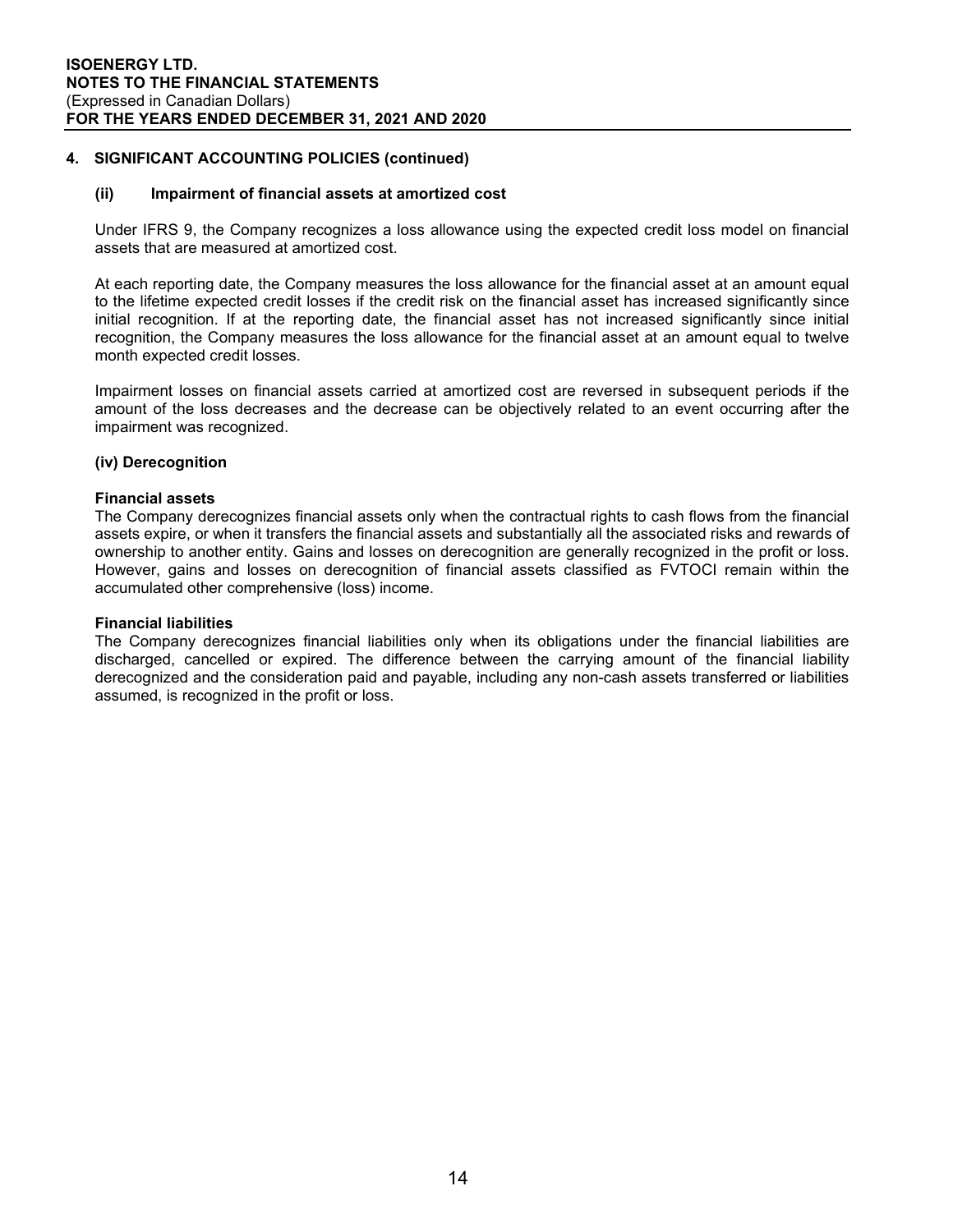#### **5. TRANSACTIONS**

#### (a) Agreement with 92 Energy

On April 14, 2021 IsoEnergy closed a transaction based on a Heads of Agreement (the "**Agreement**") with 92 Energy for 92 Energy to acquire a 100% interest in IsoEnergy's Clover, Gemini, and Tower uranium properties in Saskatchewan, Canada (the "**Properties**") in consideration for the issuance of common shares equivalent to 10,755,000 fully paid ordinary shares or 16.25% of the issued capital of 92 Energy following the Initial Public Offering ("**IPO**"). The shares were issued at a price of A\$0.20 and are in escrow for 12 months following the completion of the IPO. Additional consideration to IsoEnergy includes milestone cash payments of A\$100,000 within 60 days of 92 Energy's IPO (which was received June 14, 2021), and an additional A\$100,000 within 6 months of that date (which was received October 8, 2021). IsoEnergy will retain a 2% NSR on the Properties and will be entitled to nominate a member to 92 Energy's Board of Directors, provided IsoEnergy maintains a minimum ownership position of 5%. 92 Energy will be required to spend an aggregate of A\$1,000,000 on exploration expenditures on the Properties prior to May 1, 2022.

The Company recognized a gain of \$2,225,877 on the completion of the transaction as follows.

| Shares received                    | S | 2.067.111 |
|------------------------------------|---|-----------|
| Cash                               |   | 192.200   |
| Proceeds                           |   | 2.259.311 |
| Properties disposed of (Note 8(b)) |   | (33.434)  |
| Gain on sale of assets             |   | 2.225.877 |

#### (b) Mountain Lake Option Agreement

On August 10, 2021, IsoEnergy completed an agreement with ICU to grant ICU the option to acquire a 100% interest in the Company's Mountain Lake uranium property in Nunavut, Canada ("**Option Agreement**").

Under the terms of the Option Agreement, ICU obtains the option to acquire a 100% interest in the Mountain Lake uranium property for consideration comprised of 900,000 ICU common shares and \$20,000 cash. The option is exercisable at ICU's election on or before the second anniversary of receipt of TSXV approval (August 3, 2023) for additional consideration of \$1,000,000, payable in cash or shares of ICU. If ICU elects to acquire the Mountain Lake property, IsoEnergy will be entitled to receive the following contingency payments in cash or shares of ICU, at the discretion of ICU:

- If the uranium spot price reaches US\$50 per pound, IsoEnergy will receive an additional \$410,000
- If the uranium spot price reaches US\$75 per pound, IsoEnergy will receive an additional \$615,000
- If the uranium spot price reaches US\$100 per pound, IsoEnergy will receive an additional \$820,000

The spot price contingent payments will expire 10 years following the date the option is exercised.

The Company recognized a gain of \$1,369,505 on the completion of the transaction as follows.

| Shares received                 | S | 1.476.000 |
|---------------------------------|---|-----------|
| Cash                            |   | 20,000    |
| Proceeds                        |   | 1.496.000 |
| Carrying value of Mountain Lake |   |           |
| (Note 8(c))                     |   | (126,495) |
| Gain on sale of option          |   | 1,369,505 |

At the date of these financial statements the option has not been exercised by ICU.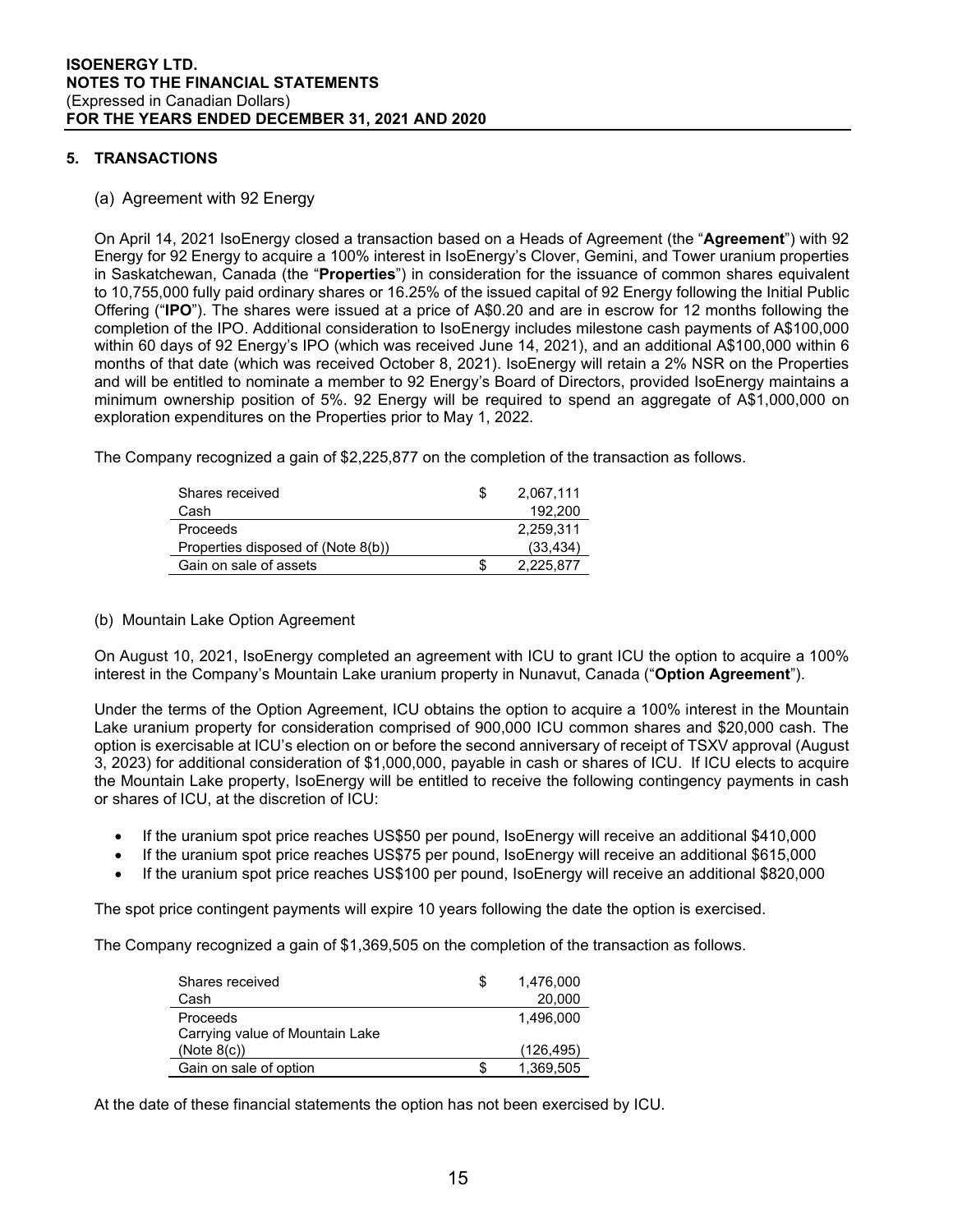#### **6. MARKETABLE SECURITES**

Marketable securities consist of 10,755,000 common shares of 92 Energy and 900,000 common shares of ICU. The carrying value is based on the estimated fair value of the common shares and determined using published closing prices.

|                                                                | 92 Energy   | ICU         | Total       |
|----------------------------------------------------------------|-------------|-------------|-------------|
| Shares acquired April 6, 2021 (Note 5(a))                      | \$2,067,111 |             | \$2,067,111 |
| Shares acquired August 11, 2021 (Note<br>5(b)                  |             | 1.476.000   | 1,476,000   |
| Change in fair value recorded in Other<br>comprehensive income | 4,664,874   | 1,107,000   | 5,771,874   |
| Balance, December 31, 2021                                     | \$6,731,985 | \$2,583,000 | \$9,314,985 |

### **7. PROPERTY AND EQUIPMENT**

The following is a summary of the carrying values of equipment:

|                                 | Right-of-<br>use asset | <b>Software</b> | Field<br>equipment | Office<br>furniture | <b>Total</b>  |
|---------------------------------|------------------------|-----------------|--------------------|---------------------|---------------|
| Cost                            |                        |                 |                    |                     |               |
| Balance, January 1, 2020        | \$<br>259,512          | \$64,947        | \$41,428           | \$13,103            | \$<br>378,990 |
| Additions                       |                        |                 | 22,017             |                     | 22,017        |
| Balance, December 31, 2020      | \$<br>259,512          | \$64,947        | \$63,445           | \$13,103            | \$<br>401,007 |
| Additions                       |                        |                 | 43,259             |                     | 43,259        |
| Lease modification (Note 9)     | (259, 512)             |                 |                    | (13, 103)           | (272,615)     |
| Balance, December 31, 2021      | \$                     | \$64,947        | \$106,704          | \$                  | 171,651<br>\$ |
| <b>Accumulated depreciation</b> |                        |                 |                    |                     |               |
| Balance, January 1, 2020        | \$<br>58,799           | \$<br>59,975    | \$18,295           | \$<br>9,789         | \$<br>146,858 |
| Depreciation                    | 58,797                 | 4,972           | 4,627              | 3,314               | 71,710        |
| Balance, December 31, 2020      | \$117,596              | \$64,947        | \$22,922           | \$13,103            | \$218,568     |
| Depreciation                    | 29,398                 |                 | 17,233             |                     | 46,631        |
| Lease modification (Note 9)     | (146,994)              |                 |                    | (13, 103)           | (160,097)     |
| Balance, December 31, 2021      | \$                     | \$64.947        | \$40,155           | \$                  | \$<br>105,102 |
| Net book value:                 |                        |                 |                    |                     |               |
| Balance, December 31, 2020      | 141,916<br>S           | \$              | 40,523<br>S        | \$                  | 182,439       |
| Balance, December 31, 2021      | \$                     | S               | 66,549<br>\$       | S                   | \$66,549      |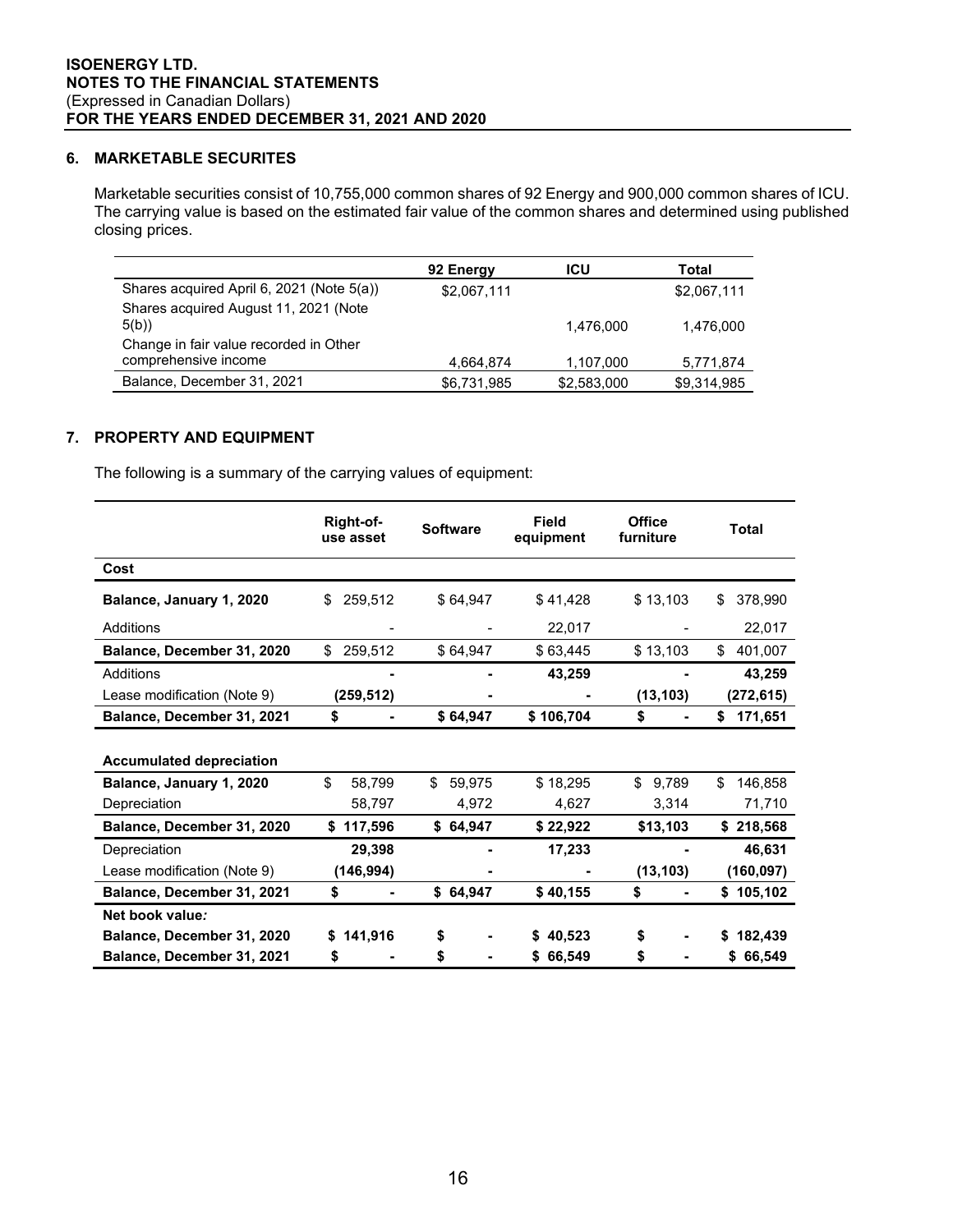#### **8. EXPLORATION AND EVALUATION ASSETS**

The following is a summary of the carrying value of the acquisition costs and expenditures on the Company's exploration and evaluation assets for the years ended December 31:

|                                                   | <b>Note</b> | 2021             | 2020             |
|---------------------------------------------------|-------------|------------------|------------------|
| <b>Acquisition costs:</b>                         |             |                  |                  |
| Acquisition costs, opening                        |             | \$<br>35,440,432 | \$<br>35,298,069 |
| Additions                                         | a           | 27,139           | 142,363          |
| Dispositions and derecognition                    | b,c         | (144, 609)       |                  |
| Acquisition costs, closing                        |             | \$<br>35,322,962 | \$<br>35,440,432 |
| <b>Exploration and evaluation costs:</b>          |             |                  |                  |
| Exploration costs, opening                        |             | \$<br>18,291,364 | \$<br>12,668,819 |
| Additions:<br>Drilling                            |             | 3,075,366        | 2,800,364        |
| Geological and geophysical                        |             | 775,241          | 30,500           |
| Labour and wages                                  |             | 829,848          | 1,140,615        |
| Share-based compensation                          | 13          | 1,560,797        | 234,956          |
| Geochemistry and assays                           |             | 332,850          | 317,508          |
| Environmental                                     |             | 2,311            | 137,083          |
| Engineering                                       |             | 1,420            | 224,620          |
| Camp costs                                        |             | 540,141          | 594,539          |
| Travel and other                                  |             | 238,610          | 142,360          |
| Disposal of assets                                |             | (15, 320)        |                  |
| Total exploration and evaluation in the<br>period |             | \$<br>7,341,264  | \$<br>5,622,545  |
| Exploration and evaluation, closing               |             | \$<br>25,632,628 | \$<br>18,291,364 |
| <b>Total costs, closing</b>                       |             | \$<br>60,955,590 | \$<br>53,731,796 |

All claims are subject to minimum expenditure commitments. The Company expects to incur the minimum expenditures to maintain the claims.

#### **(a) New claim staking and acquisitions**

In the year ended December 31, 2020, the Company spent \$142,363 to stake several property extensions and 12 new properties in the Eastern Athabasca adding approximately 200,000 hectares of mineral tenure in the Eastern Athabasca. The new exploration properties were Cable, Clover, Evergreen, Gemini, Hawk, Horizon, Larocque West, Ranger, Spruce, Tower, Trident and Sparrow.

In the second quarter of 2021 the Company acquired 902 hectares of land which is contiguous to the Larocque East property for \$27,139. These claims are subject to a 2% NSR which can be reduced to 1% for \$1,000,000.

**(b)** Dispositions – The Company disposed of Tower, Clover and Gemini properties; the related carrying value of \$33,434 was netted in the gain on sale of properties (see Note 5(a)).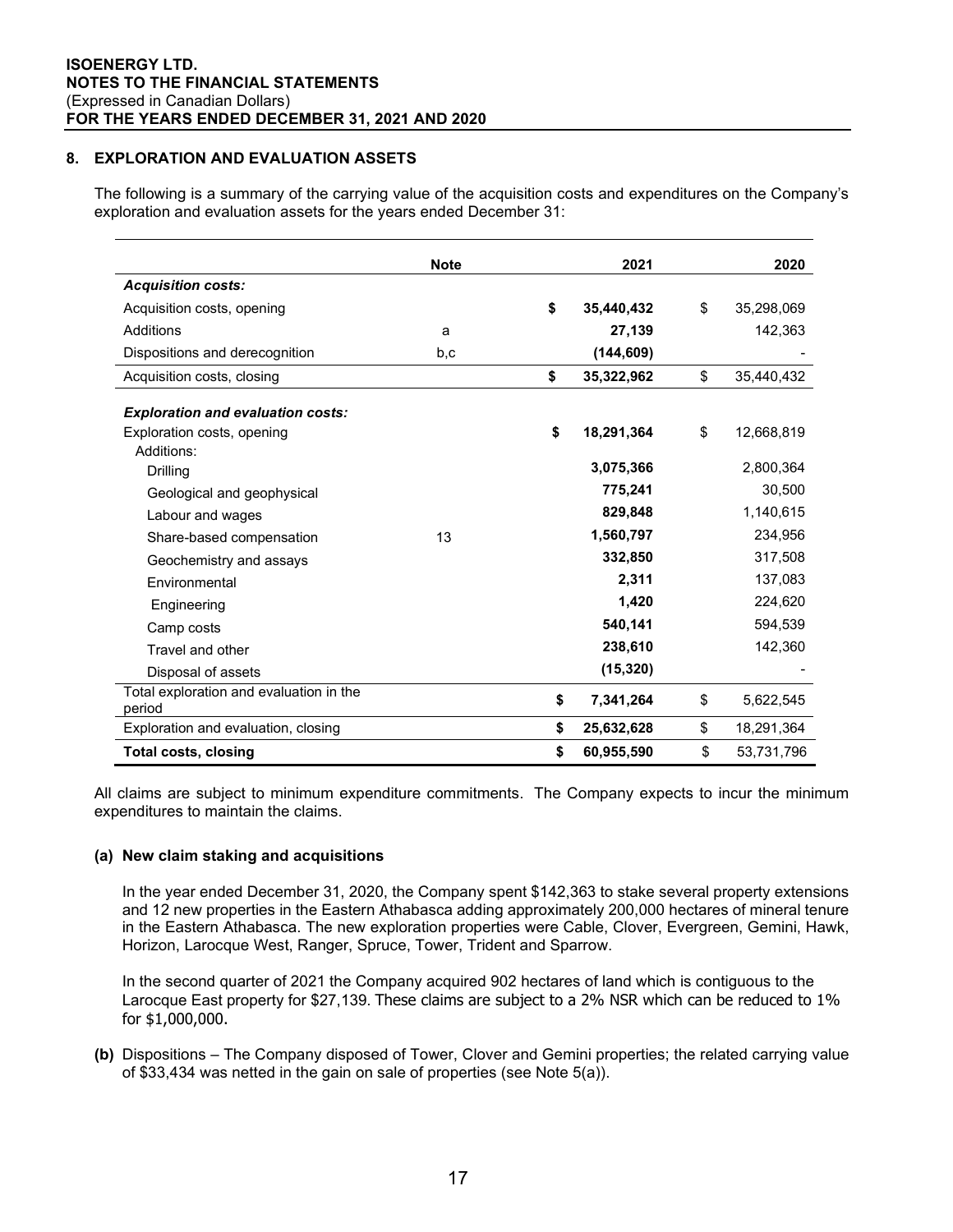#### **8. EXPLORATION AND EVALUATION ASSETS (continued)**

**(c)** On August 10, 2021, IsoEnergy completed the Option Agreement (Note 5 (b)). Although at the date of these financial statements the option has not been exercised and the Company retains the rights over the Mountain Lake property, the carrying value of the Mountain Lake property of \$126,495 was derecognized and netted against the gain recognized on the Option Agreement.

#### **9. LEASE LIABILITY**

The lease liability for the years ended December 31, is as follows:

|                                | 2021                     | 2020          |
|--------------------------------|--------------------------|---------------|
| Opening balance, January 1     | 151,640<br>\$            | 209,231<br>\$ |
| Interest on lease liability    | 5,230                    | 8,976         |
| Payments                       | (33, 254)                | (66, 567)     |
| Derecognition of lease         | (123, 616)               |               |
| Lease liability, end of period | ۰                        | 151,640       |
| Less Current portion           | $\overline{\phantom{0}}$ | (66, 745)     |
| Long-term lease liability      | S                        | 84,895<br>\$  |

The lease was for an office space lease that extended to May 31, 2023. The discount rate applied to the lease was 5%. See Note 7 for information related to the leased asset. In addition to the lease payments the Company paid approximately \$47,000 annually related to operating costs and realty taxes of the leased office space. This amount was reassessed annually based on actual costs incurred.

IsoEnergy sub-leased approximately 50% of its office space. The Company accounted for the sublease as an operating lease with amounts received recognised as rental income.

On July 1, 2021 the Company assigned the lease to a third party and therefore derecognized the lease liability and related right-of-use asset resulting in a gain of \$11,100 which is included in Other Income.

In addition to the leased asset above, the Company engages a drilling company to carry out its drilling programs on its exploration and evaluation properties. The drilling company provides all required equipment. These contracts are short-term, and the Company has elected not to apply the recognition and measurement requirements of IFRS 16 to them. Payments to the drilling company in the year ended December 31, 2021 were \$1,975,000 (December 31, 2020 - \$2,304,575).

#### **10. CONVERTIBLE DEBENTURES**

|                                                                   | 2021           | 2020            |
|-------------------------------------------------------------------|----------------|-----------------|
| Fair value, Balance January 1                                     | 14,033,992     | \$              |
| Fair value on issuance, August 18, 2020                           | $\blacksquare$ | 7,629,586       |
| Change in fair value in the period included in profit<br>and loss | 11.036,471     | 6,331,940       |
| Change in fair value in the period included in OCI                | 30,669         | 72.466          |
| Fair value, Balance December 31                                   | 25,101,132     | 14,033,992<br>S |

On August 18, 2020, IsoEnergy entered into an agreement with Queen's Road Capital Investment Ltd. (the "**Debentureholder**") for a US\$6 million private placement of unsecured convertible debentures (the "**Debentures**"). The Debentures will be convertible at the holder's option at a conversion price of \$0.88 (the "**Conversion Price**") into a maximum of 9,206,311 common shares (the "**Maximum Conversion Shares**") of the Company.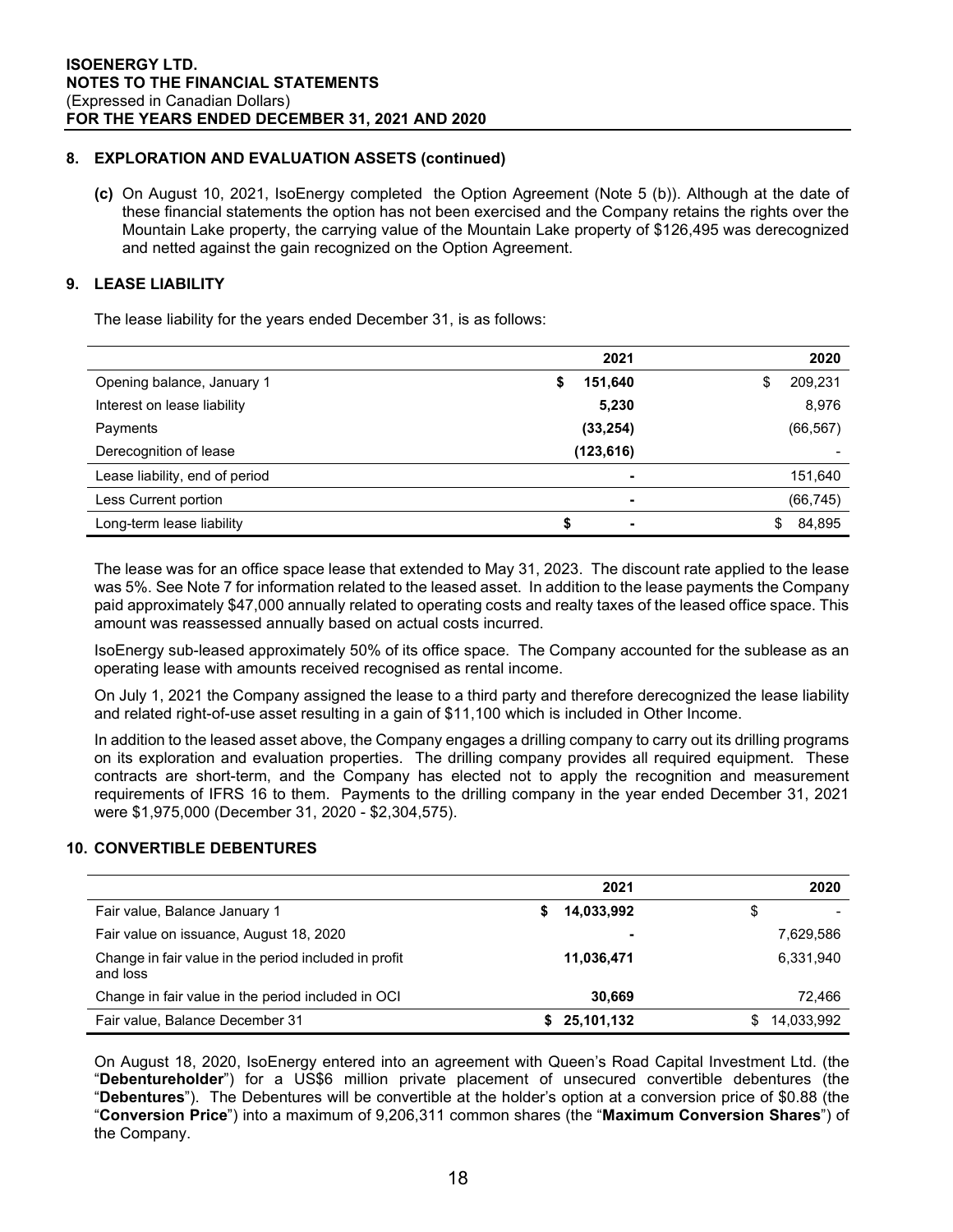#### **10. CONVERTIBLE DEBENTURES (continued)**

On any conversion of any portion of the principal amount of the Debentures, if the number of common shares to be issued on such conversion, taking into account all common shares issued in respect of all prior conversions would result in the common shares to be issued exceeding the Maximum Conversion Shares, on such conversion the Debentureholder shall be entitled to receive a payment (the "**Exchange Rate Fee**") equal to the number of common shares that are not issued as a result of exceeding the Maximum Conversion Shares, multiplied by the 20-day volume-weighted average trading price ("**VWAP**"). IsoEnergy can elect to pay the Exchange Rate Fee in cash or, subject to the TSXV approval, in common shares of the Company.

The Company received gross proceeds of \$7,902,000 (US\$6,000,000). A 3% establishment fee of \$272,414 (US\$180,000) was also paid to the Debentureholder through the issuance of 219,689 common shares. The fair value of the Debentures on issuance date was determined to be \$7,629,586. The Company revalues the Debentures at the end of each reporting period with the change in the period related to credit risk recorded in Other Comprehensive Income or Loss ("**OCI**") and other changes in fair value in the period recorded in the loss for the period. The following assumptions were used to estimate the fair value of the Debentures:

|                                          | December<br>31, 2021 | December 31,<br>2020 | August 18,<br>2020 |
|------------------------------------------|----------------------|----------------------|--------------------|
| Expected stock price volatility          | 50%                  | 46%                  | 48%                |
| <b>Expected life</b>                     | 3.6 years            | 4.6 years            | 5 years            |
| Risk free interest rate                  | 1.78%                | 0.79%                | 0.76%              |
| Expected dividend yield                  | $0.00\%$             | $0.00\%$             | $0.00\%$           |
| Credit spread                            | 21.86%               | 21.70%               | 22.80%             |
| Underlying share price of the<br>Company | \$3.74               | \$1.87               | \$1.24             |
| Conversion price                         | \$0.88               | \$0.88               | \$0.88             |
| Exchange rate (C\$:US\$)                 | 1.2637               | 1.2725               | 1.3168             |

The Debentures carry an 8.5% coupon (the "**Interest**") over a 5-year term. The Interest is payable semiannually with 6% payable in cash and 2.5% payable in common shares of the Company, subject to TSXV approval, at a price equal to the 20-day VWAP of the Company's common shares on the TSXV on the twenty days prior to the date such Interest is due. The Interest can be reduced to 7.5% per annum on the public dissemination by the Company of an economically positive preliminary economic assessment study, at which point the cash component of the Interest will be reduced to 5% per annum. In the year ended December 31, 2021, the Company incurred interest expense of \$641,836. Of the interest settled in 2021, \$457,620 was settled in cash and the rest with the issue of 54,196 common shares of the Company. In the year ended December 31, 2020, the Company incurred interest expense of \$248,962, of which \$174,114 was settled in cash and the rest with the issue of 40,026 common shares of the Company.

The Company will be entitled, on or after the third anniversary of the date of issuance of the Debentures, at any time the 20-day VWAP of the Company's shares listed on the TSXV exceeds 130% of the Conversion Price, to redeem the Debentures at par plus accrued and unpaid Interest.

Upon completion of a change of control (which includes in the case of the holders' right to redeem the Debentures, a change in the Chief Executive Officer of the Company), the holders of the Debentures or the Company may require the Company to purchase or the holders to redeem, as the case may be, any outstanding Debentures in cash at: (i) on or prior to August 18, 2023, 130% of the principal amount; and (ii) at any time thereafter, 115% of the principal amount, in each case plus accrued but unpaid interest, if any. In addition, upon the public announcement of a change of control that is supported by the Board, the Company may require the holders of the Debentures to convert the Debentures into common shares at the Conversion Price provided the consideration payable upon the change of control exceeds the Conversion Price and is payable in cash.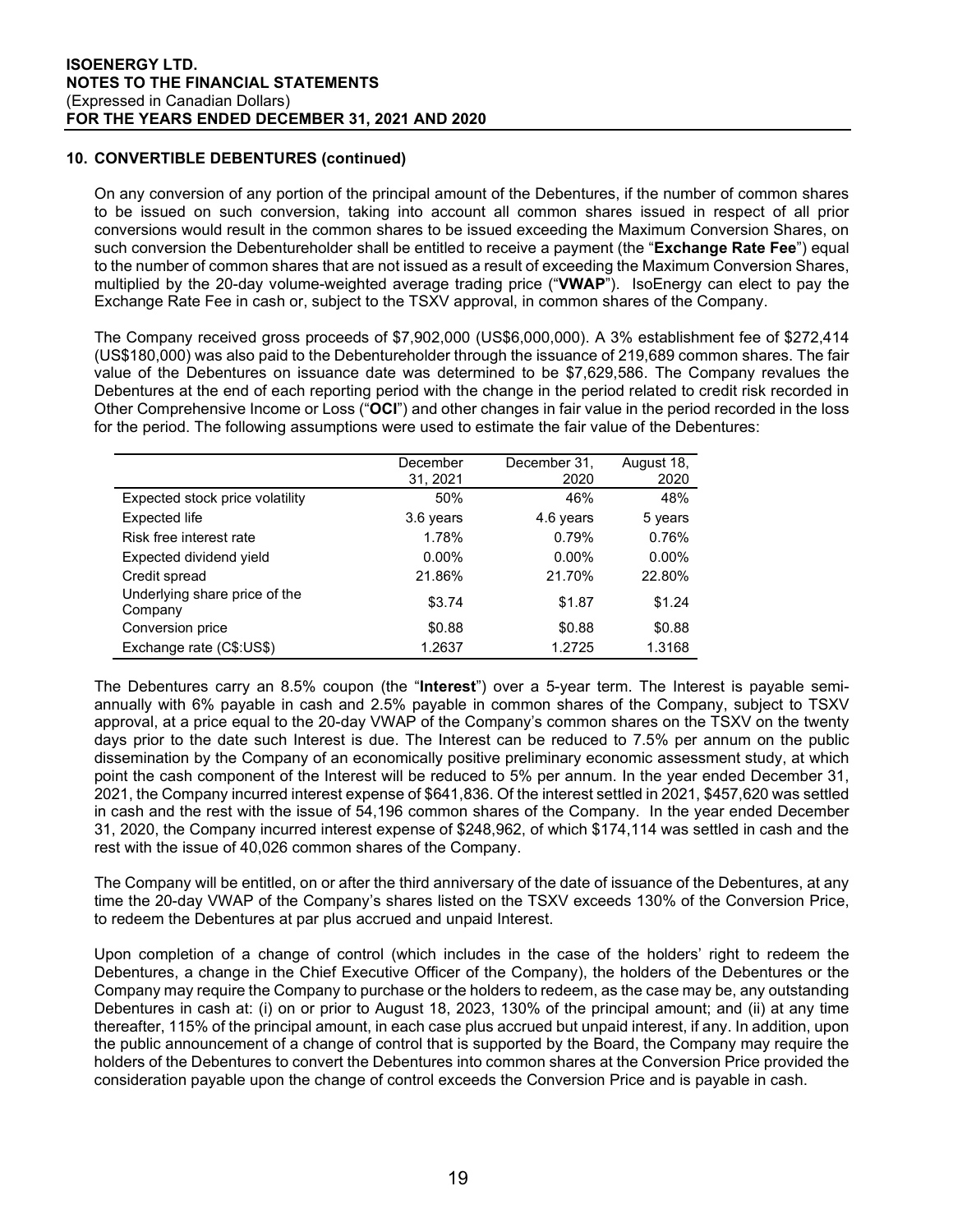#### **10. CONVERTIBLE DEBENTURES (continued)**

A "change of control" of the Company is defined as consisting of: (i) the acquisition, directly or indirectly, by a person or group of persons acting jointly or in concert of voting control or direction over 50% or more of the outstanding common shares, (ii) the amalgamation, consolidation or merger of the Company with or into another entity as a result of which the holders of common shares immediately prior to such transaction, directly or indirectly, hold less than 50% of voting control or direction over the entity carrying on the business of the Company following such transaction, (iii) the sale, assignment, transfer or other disposition of all or substantially all of the property or assets of the Company to another entity in which the holders of common shares immediately prior to such transaction, directly or indirectly, hold less than 50% of voting control or direction following such transaction, (iv) the removal by resolution of the shareholders of the Company, of a majority of the then incumbent directors of the Company, which removal has not been recommended in the Company's management information circular, or the failure to elect to the Company's board of directors a majority of the directors proposed for election by management in the Company's management information circular; or (v) the acquisition by any transaction, directly or indirectly, by a person or group of persons acting jointly or in concert of voting control or direction over more of the common shares than are then held by NexGen.

#### **11. INCOME TAXES**

A reconciliation of income taxes at statutory rates with the reported income taxes is as follows:

|                                                 | 2021                 | 2020              |
|-------------------------------------------------|----------------------|-------------------|
|                                                 |                      |                   |
| Loss from operations                            | \$<br>(14, 736, 734) | \$<br>(9,601,254) |
| Statutory rate                                  | 27%                  | 27%               |
| Expected tax recovery                           | \$<br>(3,978,918)    | \$<br>(2,592,339) |
| Permanent differences:                          |                      |                   |
| Share-based compensation                        | 1,009,680            | 126,758           |
| Convertible debt                                | 2,979,847            | 1,709,624         |
| Other                                           | (46, 649)            | 3,721             |
| Release of flow-through share premium liability |                      | (227, 522)        |
| Flow-through renunciation                       | 1,080,000            | 921,877           |
| Income tax (recovery) expense                   | \$<br>1,043,960      | (57, 881)         |

The tax effects of temporary differences between amounts recorded in the Company's accounts and the corresponding amounts as calculated for income tax purposes gives rise to the following deferred tax assets and liabilities:

|                                   | 2021            | 2020            |
|-----------------------------------|-----------------|-----------------|
|                                   |                 |                 |
| Tax loss carry forwards           | \$<br>3,857,193 | \$<br>2,766,808 |
| Financing costs                   | 168,318         | 248,892         |
| Exploration and evaluation assets | (5,855,183)     | (3,785,462)     |
| Marketable securities             | (779, 203)      |                 |
| Property and equipment            | 74,125          | 58,175          |
| Deferred tax liabilities          | (2,534,750)     | (711, 587)      |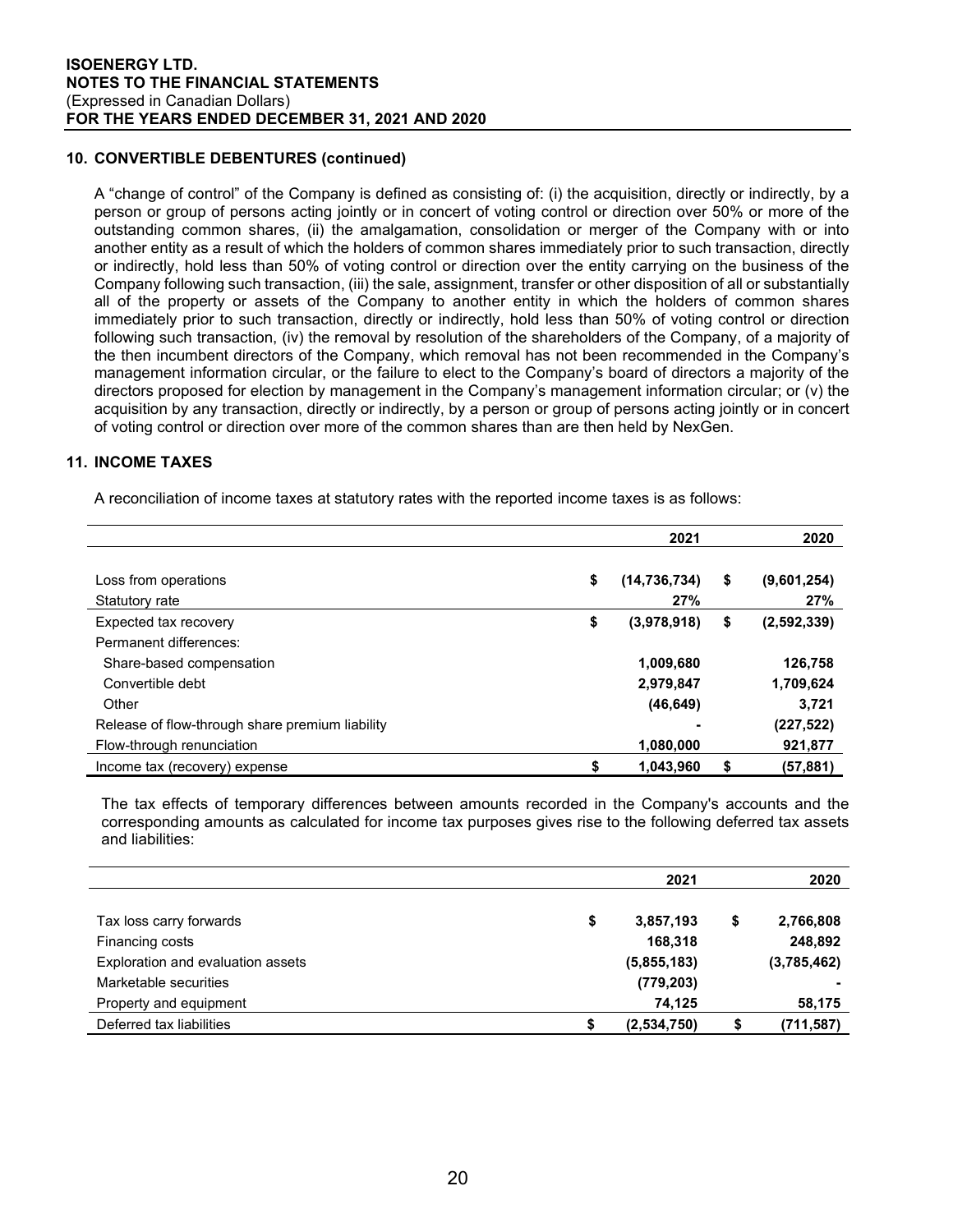#### **11. INCOME TAXES (continued)**

Movement in the Company's deferred tax balance in the year is as follows:

| December 31, 2021                 | <b>Opening</b><br><b>Balance</b> | Recognized in<br><b>Income Tax</b><br><b>Expense</b> | Recognized in<br><b>Other</b><br>Comprehensive<br><b>Income</b> | <b>Closing</b><br><b>Balance</b> |
|-----------------------------------|----------------------------------|------------------------------------------------------|-----------------------------------------------------------------|----------------------------------|
| Deferred tax assets:              |                                  |                                                      |                                                                 |                                  |
| Tax loss carry forwards           | 2,766,808<br>S.                  | S<br>1,090,385                                       | \$                                                              | 3,857,193<br>S.                  |
| Financing costs                   | 248,892                          | (80, 574)                                            |                                                                 | 168,318                          |
| Deferred tax liabilities:         |                                  |                                                      |                                                                 |                                  |
| Exploration and evaluation assets | (3,785,462)                      | (2,069,721)                                          |                                                                 | (5,855,183)                      |
| Marketable securities             |                                  | ۰                                                    | (779, 203)                                                      | (779, 203)                       |
| Equipment                         | 58,175                           | 15,950                                               |                                                                 | 74,125                           |
|                                   | (711, 587)                       | (1,043,960)<br>S                                     | (779,203)                                                       | \$ (2,534,750)                   |

| December 31, 2020                 | Opening<br><b>Balance</b> | Recognized in<br><b>Income Tax</b><br><b>Expense</b> | Recognized in<br><b>Shareholders</b><br><b>Equity</b> | <b>Closing</b><br><b>Balance</b> |
|-----------------------------------|---------------------------|------------------------------------------------------|-------------------------------------------------------|----------------------------------|
| Deferred tax assets:              |                           |                                                      |                                                       |                                  |
| Tax loss carry forwards           | 1,886,988<br>\$           | 879.820<br>\$                                        | \$                                                    | 2,766,808<br>SS.                 |
| Financing costs                   | 194.576                   | (128, 797)                                           | 183.113                                               | 248.892                          |
| Deferred tax liabilities:         |                           |                                                      |                                                       |                                  |
| Exploration and evaluation assets | (2,848,502)               | (936,960)                                            |                                                       | (3,785,462)                      |
| Equipment                         | 41,872                    | 16,303                                               |                                                       | 58,175                           |
|                                   | (725,066)                 | (169,634)<br>S                                       | 183,113                                               | (711,587)                        |

The Company has non-capital losses and other of \$14,106,180 (2020 - \$10,247,410) which expire in 2035- 2041. Tax attributes are subject to review, and potential adjustment, by tax authorities.

In 2016 IsoEnergy acquired exploration and evaluation assets from NexGen. At the time of acquisition from NexGen the net book value was \$22,773,810, as recorded in NexGen's financial statements immediately prior to the transfer, compared to the consideration paid by the Company of \$29,000,000. The difference has not been recognized as a deferred tax liability pursuant to the "initial recognition exemption" under IFRS 12 - *Income Taxes*.

#### **12. SHARE CAPITAL**

**Authorized Capital** - Unlimited number of common shares with no par value.

**Issued** 

#### **For the year ended December 31, 2021**

- (a) During the year ended December 31, 2021, the Company issued 6,541,577 common shares on the exercise of warrants for proceeds of \$4,065,829. As a result of the exercises, \$276,053 was reclassified from reserves to share capital.
- (b) During the year ended December 31, 2021, the Company issued 4,839,999 common shares on the exercise of stock options for proceeds of \$4,094,374. As a result of the exercises, \$2,790,305 was reclassified from reserves to share capital.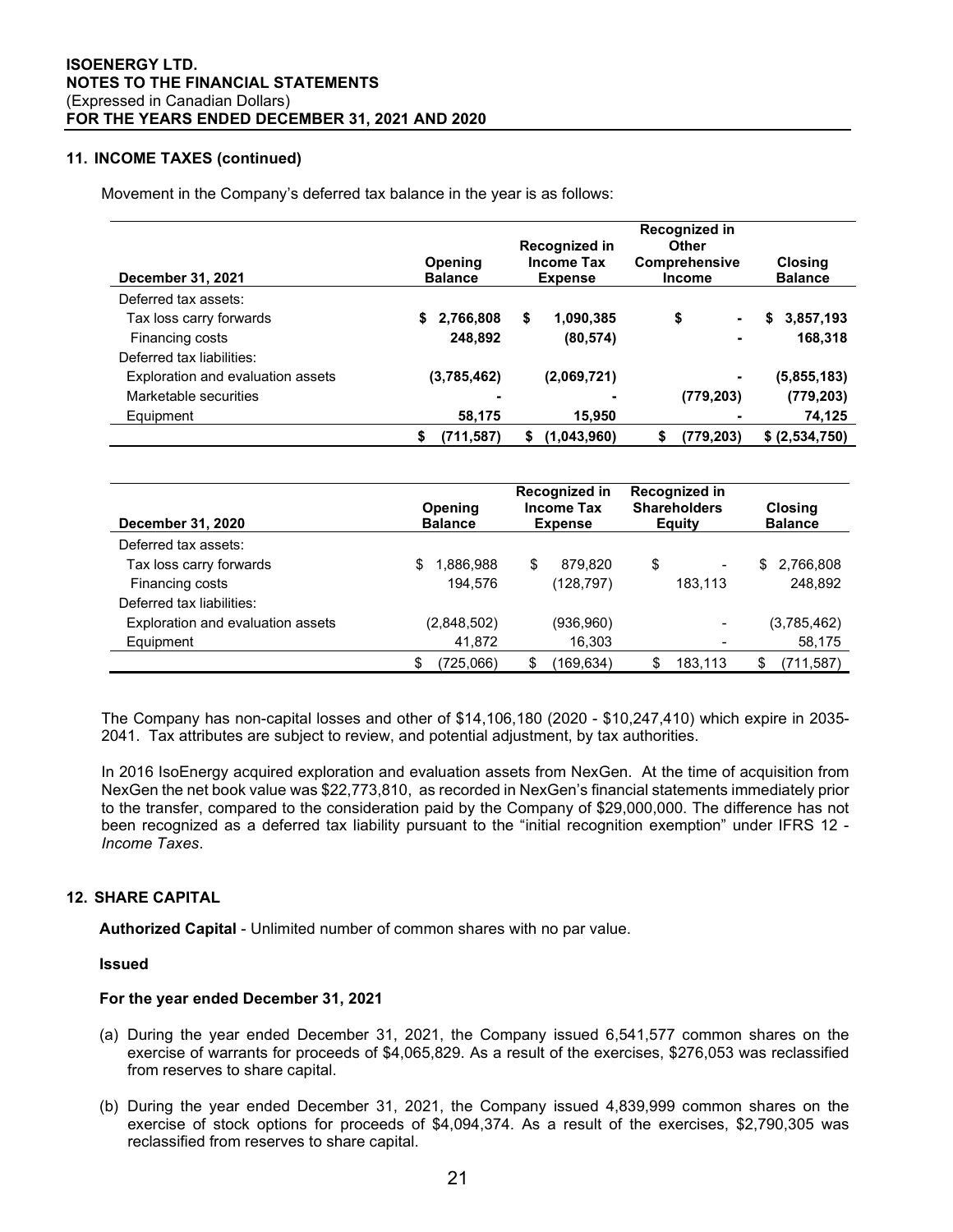#### **12. SHARE CAPITAL (continued)**

(c) On June 30, 2021 the Company issued 31,120 common shares to the Debentureholder to settle \$91,194 of interest expense which is 2.5% of the interest owing on the Debentures (see Note 10). On December 31, 2021 the Company issued 23,076 common shares to the Debentureholder to settle \$93,022 of interest expense which is 2.5% of the interest owing on the Debentures (see Note 10).

For the year ended December 31, 2020:

- (d) On December 22, 2020, the Company issued 2,702,703 flow-through shares (the "**2020 FT Shares**") at a price of \$1.48 per 2020 FT Share for aggregate gross proceeds of \$4,000,000. Share issuance costs for the 2020 FT Shares funds raised were \$340,115, net of \$93,557 of tax. Share issuance costs includes \$87,184 related to 162,162 brokers' warrants which were valued using the Black-Scholes model with a corresponding amount added to the Warrant reserve account in Equity. The brokers' warrants entitle the holder to purchase an additional common share for a period of two years at an exercise price of \$1.48.
- (e) On August 10, 2020, the Company issued 5,882,352 common shares at a price of \$0.68 per common share for aggregate gross proceeds of \$3,999,999. Share issuance costs were \$242,146, net of tax of \$89,561.
- (f) On August 18, 2020, the Company issued 219,689 shares to the Debentureholder in connection with the issuance of the Debentures which were valued at \$272,414 (see Note 10).
- (g) During the year ended December 31, 2020, the Company issued 1,000,728 common shares on the exercise of warrants for proceeds of \$425,767. As a result of the exercises, \$167,364 was reclassified from reserves to share capital.
- (h) On August 20, 2020, the Company issued 100,000 shares on the exercise of options for proceeds of \$50,000. In the fourth quarter, the Company issued 260,000 common shares on the exercise of options for proceeds of \$184,050. As a result of the exercises, \$158,303 was reclassified from reserves to share capital.
- (i) On December 31, 2020, the Company issued 40,026 common shares to the Debentureholder to settle \$74,848 which is 2.5% of the interest owing on the Debentures (see Note 10).

#### **Stock Options**

Pursuant to the Company's stock option plan, directors may, from time to time, authorize the issuance of options to directors, officers, employees and consultants of the Company, enabling them to acquire up to 10% of the issued and outstanding common shares of the Company. The options can be granted for a maximum term of 10 years and are subject to vesting provisions as determined by the Board of Directors of the Company.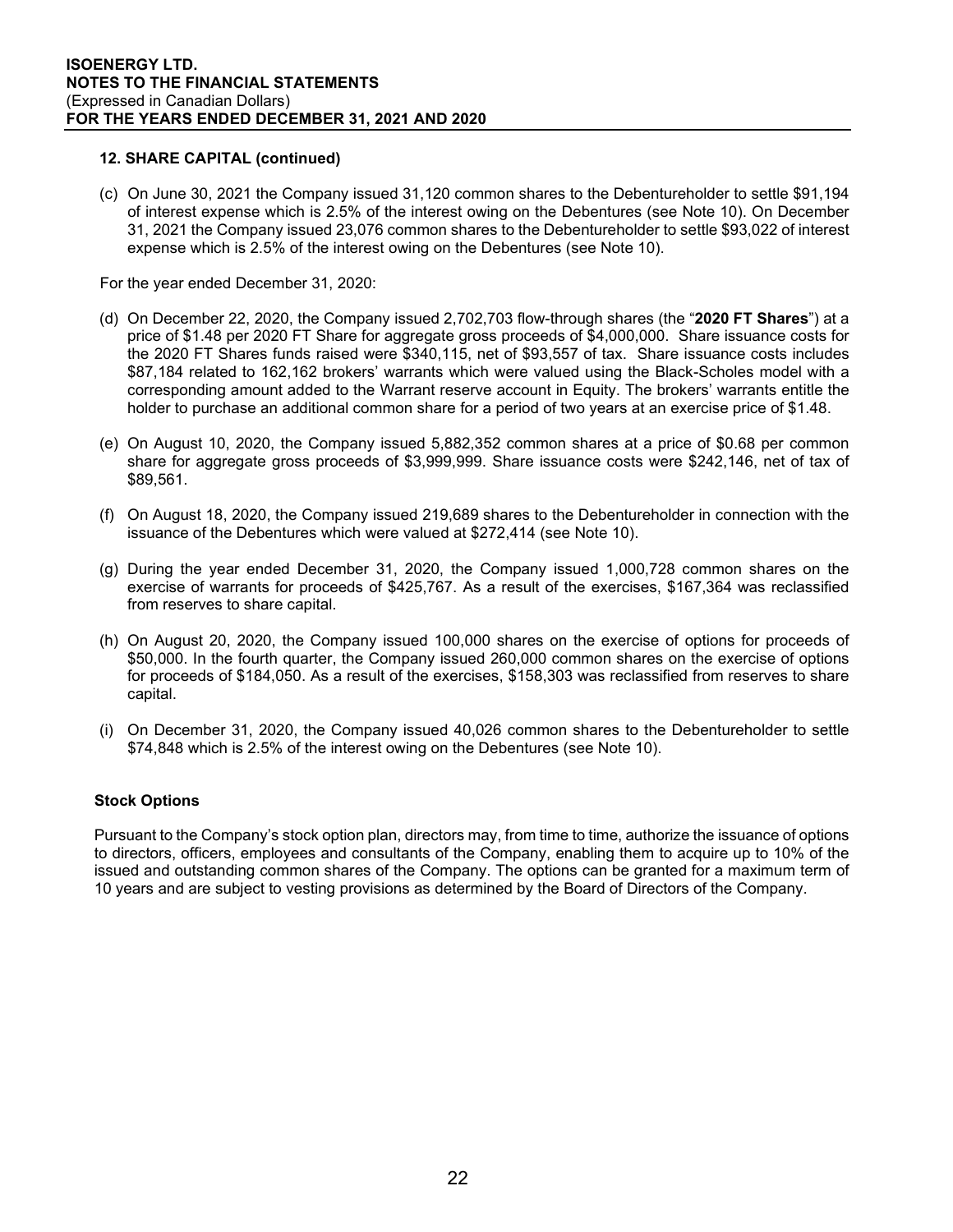#### **12. SHARE CAPITAL (continued)**

Stock option transactions and the number of stock options outstanding on the dates set forth below are summarized as follows:

|                                | <b>Number of options</b> | <b>Weighted average</b><br>exercise price per<br>share |
|--------------------------------|--------------------------|--------------------------------------------------------|
| Outstanding January 1, 2020    | 6.420.000                | 0.74<br>\$.                                            |
| Granted                        | 2.510.000                | 0.63<br>S                                              |
| Exercised                      | (360,000)                | 0.65<br>S                                              |
| Outstanding December 31, 2020  | 8,570,000                | 0.71<br>S                                              |
| Granted                        | 4.540.000                | 3.49<br>SS.                                            |
| Cancelled                      | (103, 334)               | 0.88<br>S                                              |
| Exercised                      | (4,839,999)              | 0.85<br>S                                              |
| Outstanding, December 31, 2021 | 8,166,667                | 2.17<br>S                                              |
| Number of options exercisable  | 4.627.500                | 1.48<br>5                                              |

As at December 31, 2021, the Company has stock options outstanding and exercisable as follows:

| Number of<br>options | <b>Exercise price</b><br>per option | Number of<br>options<br>exercisable | <b>Exercise price</b><br>per option | <b>Vesting</b> | Weighted<br>average<br>remaining<br>contractual<br>life (years) |
|----------------------|-------------------------------------|-------------------------------------|-------------------------------------|----------------|-----------------------------------------------------------------|
| 240,000              | \$0.57                              | 240,000                             | \$0.57                              |                | 0.7                                                             |
| 510.000              | \$0.36                              | 510.000                             | \$0.36                              |                | 1.6                                                             |
| 1,020,000            | \$0.42                              | 1.020.000                           | \$0.42                              |                | 1.6                                                             |
| 1.300.000            | \$0.39                              | 945.833                             | \$0.39                              | (i)            | 2.6                                                             |
| 565.000              | \$1.19                              | 406.667                             | \$1.19                              | (i)            | 3.0                                                             |
| 250,000              | \$2.44                              | 83,333                              | \$2.44                              | (i)            | 4.1                                                             |
| 1,591,667            | \$2.81                              | 525,000                             | \$2.81                              | (i)            | 4.5                                                             |
| 2,690,000            | \$3.99                              | 896,667                             | \$3.99                              | (i)            | 5.0                                                             |
| 8,166,667            | \$2.17                              | 4,627,500                           | \$1.48                              |                | 3.6                                                             |

(j) Vest 1/3 on grant and 1/3 each year thereafter

The Company uses the Black-Scholes option pricing model to calculate the fair value of granted stock options. The model requires management to make estimates, which are subjective and may not be representative of actual results. Changes in assumptions can materially affect fair value estimates. The following weighted average assumptions were used to estimate the grant date fair values for the year ended December 31, 2021:

| Expected stock price volatility                | 96.26%     |
|------------------------------------------------|------------|
| Expected life of options                       | 5 years    |
| Risk free interest rate                        | 1.10%      |
| Expected dividend yield                        | $0.00\%$   |
| Weighted average exercise price                | 3.49<br>\$ |
| Weighted average fair value per option granted | 2.54       |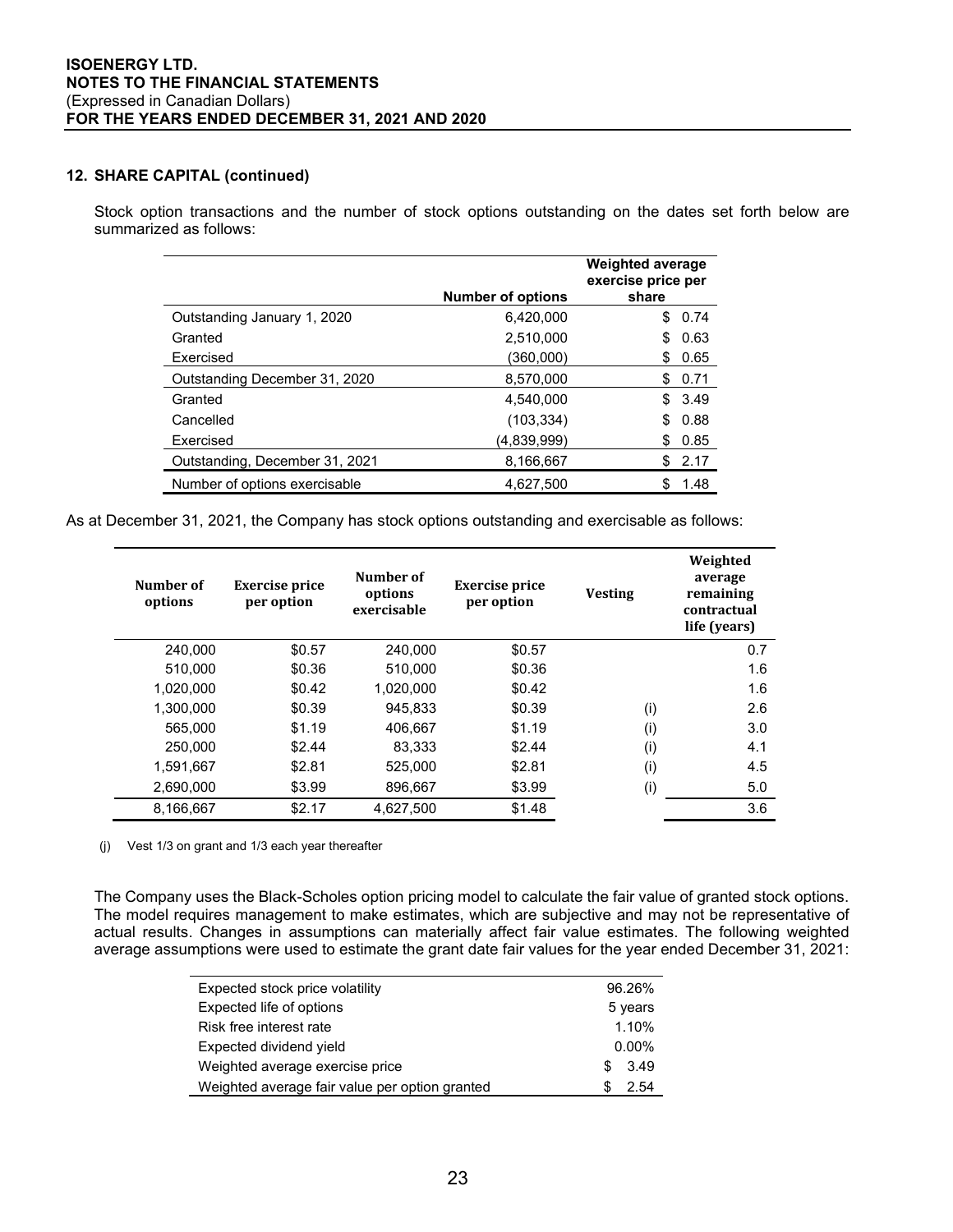#### **12. SHARE CAPITAL (continued)**

The Company has share-based compensation related to options that vested or forfeited in the period. Sharebased compensation for the years ended December 31 is as follows:

|                                                          | 2021        | 2020      |
|----------------------------------------------------------|-------------|-----------|
| Capitalized to explorations and evaluation assets        | \$1,560,797 | \$234,956 |
| Expensed to the statement of loss and comprehensive loss | 3,739,554   | 469,473   |
|                                                          | \$5,300,351 | \$704,429 |

#### **Warrants**

As of December 31, 2021, the Company has the following warrants outstanding:

| <b>Expiry</b><br>Date | <b>January 1, 2021</b> | <b>Exercised</b> | December 31,<br>2021 |
|-----------------------|------------------------|------------------|----------------------|
| April 21, 2021        | 2,337,760              | (2,337,760)      |                      |
| December 6, 2021      | 4,028,429              | (4,028,429)      |                      |
| December 3, 2021      | 13.226                 | (13,226)         |                      |
| December 22, 2022     | 162,162                | (162, 162)       |                      |
|                       | 6,541,577              | (6,541,577)      |                      |

The Company uses the Black-Scholes option pricing model to calculate the fair value of warrants issued for services. The model requires management to make estimates, which are subjective and may not be representative of actual results. Changes in assumptions can materially affect fair value estimates.

#### **13. RELATED PARTY TRANSACTIONS**

Key management personnel include those persons having authority and responsibility for planning, directing and controlling the activities of the Company as a whole. The Company has determined that key management personnel consists of executive and non-executive members of the Company's Board of Directors and corporate officers.

Remuneration attributed to key management personnel is summarized as follows:

| Year ended December 31, 2021                                |   | <b>Short term</b><br>compensation | Share-based<br>compensation | Total       |
|-------------------------------------------------------------|---|-----------------------------------|-----------------------------|-------------|
| Expensed in the statement of loss and<br>comprehensive loss | S | 734.766                           | \$3,026,208                 | \$3,760,974 |
| Capitalized to exploration and evaluation assets            |   | 259.617                           | 465.019                     | 724,636     |
|                                                             |   | 994,383                           | \$3,491,227                 | 4,485,610   |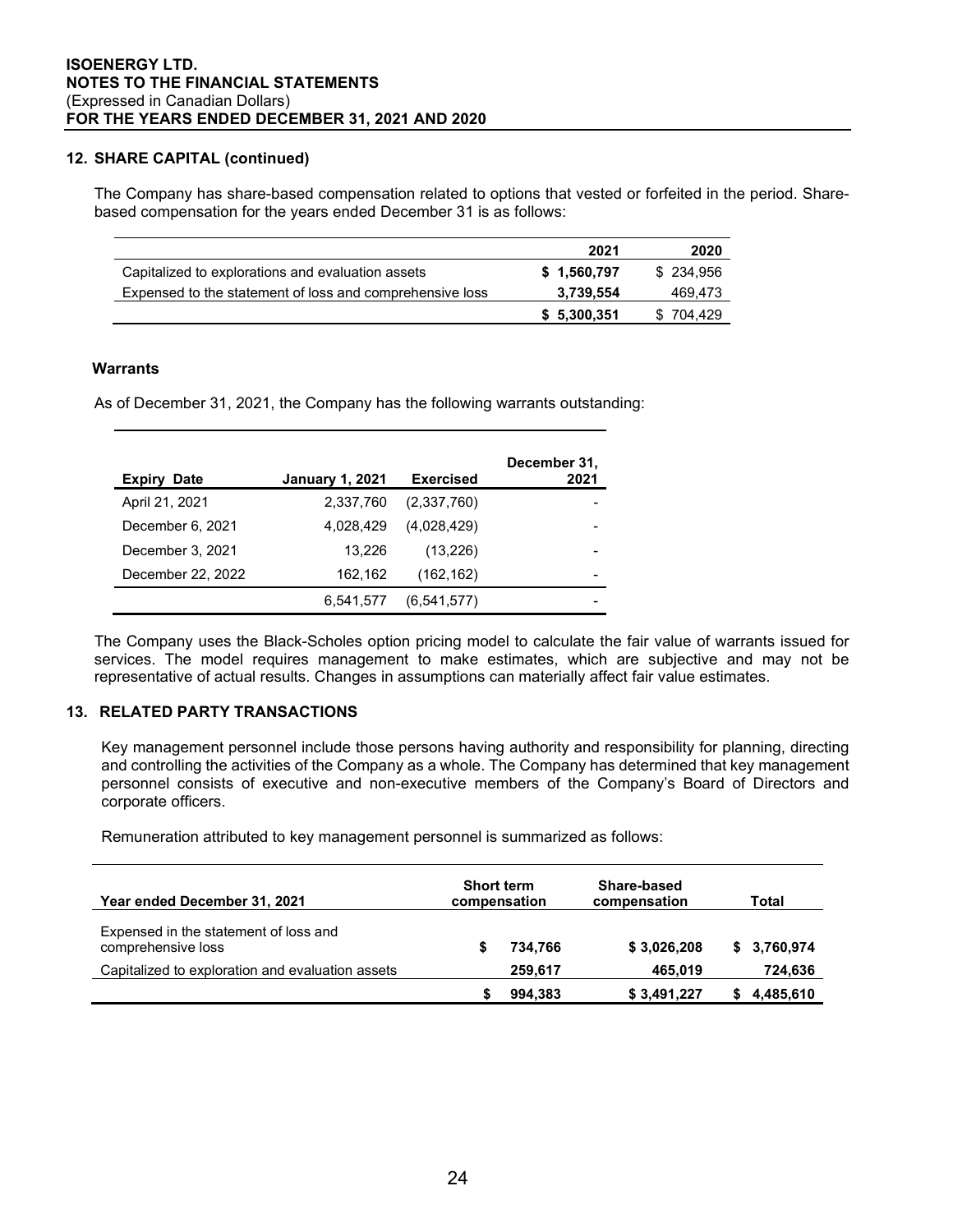#### **13. RELATED PARTY TRANSACTIONS (continued)**

| Year ended December 31, 2020                                | <b>Short term</b><br>compensation | Share-based<br>compensation | Total       |
|-------------------------------------------------------------|-----------------------------------|-----------------------------|-------------|
| Expensed in the statement of loss and<br>comprehensive loss | 846,197                           | 400.851<br>S.               | \$1,247,048 |
| Capitalized to exploration and evaluation assets            | 551,727                           | 81.684                      | 633,411     |
|                                                             | \$1,397,924                       | 482,535<br>\$.              | \$1,880,459 |

As of December 31, 2021, \$nil (December 31, 2020 – \$47,000) was included in accounts payable and accrued liabilities owing to directors and officers for compensation.

On December 6, 2021, NexGen exercised 3,685,929 warrants with an exercise price of \$0.60. In April 2021, NexGen acquired 1,537,760 common shares on the exercise of 1,537,760 warrants with an exercise price of \$0.60. On August 10, 2020, NexGen acquired 4,411,764 common shares of the Company (see Note 12).

During the year ended December 31, 2021, the Company paid NexGen, \$16,601 for use of their office space on a short-term lease.

Up until June 30, 2020, the Company charged office lease and administrative expenditures to ICU, a company with common directors at that time. During the six months ended June 30, 2020, office lease and administrative expenditures charged to ICU amounted to \$26,533.

On February 15, 2021, the former Chief Executive Officer resigned and was paid \$897,254 in accordance with the terms of his employment contract. This is excluded from the table above for the year ended December 31,2021.

#### **14. CAPITAL MANAGEMENT**

The Company manages its capital structure and adjusts it, based on the funds available to the Company, in order to support the acquisition, exploration and evaluation of assets. The Board of Directors does not impose quantitative return on capital criteria for management, but rather relies on the expertise of the Company's management to sustain the future development of the business.

In the management of capital, the Company considers all types of equity and is dependent on third party financing, whether through debt, equity, or other means. Although the Company has been successful in raising funds to date, there is no assurance that the Company will be successful in obtaining required financing in the future or that such financing will be available on terms acceptable to the Company.

The properties in which the Company currently has an interest are in the exploration stage. As such the Company, has historically relied on the equity markets to fund its activities. The Company will continue to assess new properties and seek to acquire an interest in additional properties if it determines that there is sufficient geologic or economic potential and if it has adequate financial resources to do so.

Management reviews its capital management approach on an on-going basis and believes that this approach, given the relative size of the Company, is reasonable. The Company is not subject to externally imposed capital requirements. There were no changes in the Company's approach to capital management during the period.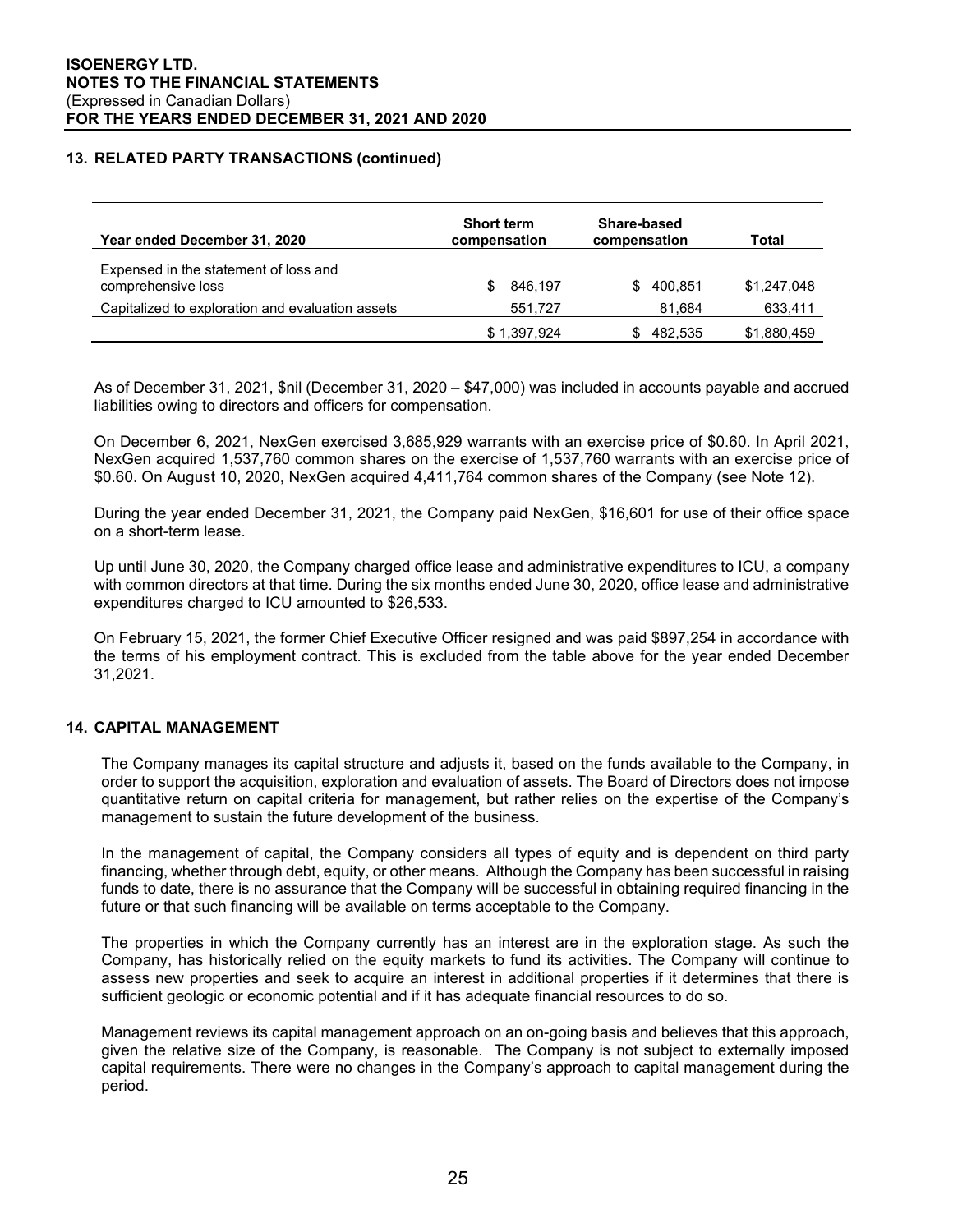#### **15. FINANCIAL INSTRUMENTS**

The Company's financial instruments consist of cash, accounts receivable, marketable securities, accounts payable and accrued liabilities and Debentures.

#### **Fair Value Measurement**

The Company classifies the fair value of financial instruments according to the following hierarchy based on the amount of observable inputs used to value the instrument:

- Level 1 quoted prices in active markets for identical assets or liabilities.
- Level 2 inputs other than quoted prices included in Level 1 that are observable for the asset or liability, either directly (i.e. as prices) or indirectly (i.e. derived from prices).
- Level 3 inputs for the asset or liability that are not based on observable market data.

The fair values of the Company's cash and cash equivalents, amounts receivable and accounts payable and accrued liabilities approximate their carrying value, due to their short-term maturities or liquidity.

The Debentures are re-measured at fair value at each reporting date with any change in fair value recognized in profit or loss, except the change in fair value that is attributable to change in credit risk is presented in other comprehensive loss (Note 10). The Debentures are classified as Level 2.

The marketable securities are re-measured at fair value at each reporting date with any change in fair value recognized in other comprehensive loss (Note 6). The marketable securities are Level 1.

#### **Financial instrument risk exposure**

As at December 31, 2021, the Company's financial instrument risk exposure and the impact thereof on the Company's financial instruments are summarized below:

#### **(a) Credit Risk**

Credit risk is the risk that one party to a financial instrument will fail to discharge an obligation and cause the other party to incur a financial loss. As at December 31, 2021, the Company has cash on deposit with a large Canadian bank. Credit risk is concentrated as a significant amount of the Company's cash and cash equivalents is held at one financial institution. Management believes the risk of loss to be remote.

The Company's accounts receivable consists of input tax credits receivable from the Government of Canada and interest accrued on cash equivalents. Accordingly, the Company does not believe it is subject to significant credit risk.

#### **(b) Liquidity Risk**

Liquidity risk is the risk that an entity will encounter difficulty in raising funds to meet its obligations under financial instruments. The Company manages liquidity risk by maintaining sufficient cash balances. Liquidity requirements are managed based on expected cash flows to ensure that there is sufficient capital to meet short-term obligations. As at December 31, 2021, the Company had a working capital balance of \$22,527,412, including cash of \$13,617,066.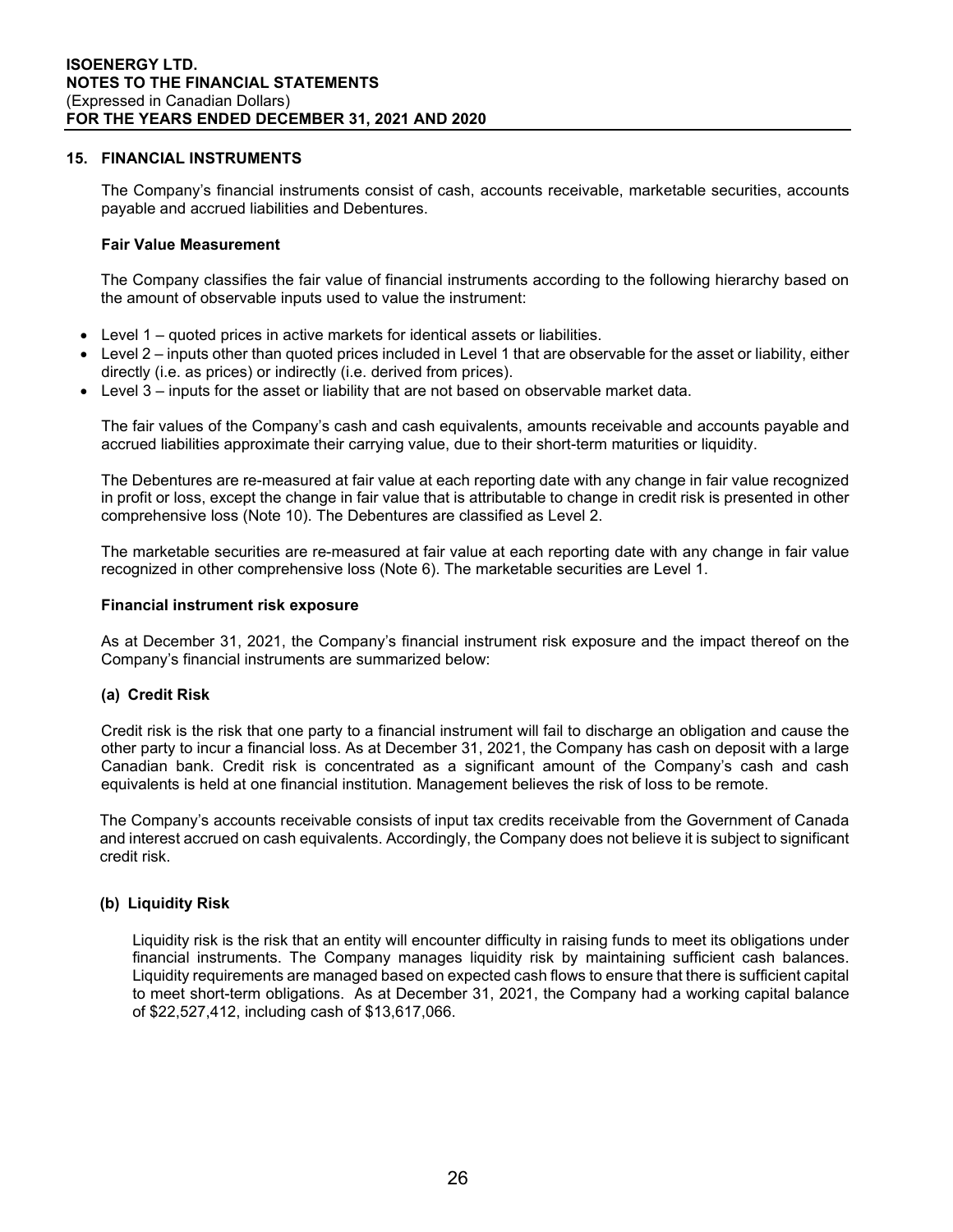#### **15. FINANCIAL INSTRUMENTS (continued)**

#### **(c) Market Risk**

Market risk is the risk of loss that may arise from changes in market factors such as interest rates, foreign exchange rates and commodity and equity prices.

#### **(i) Interest Rate Risk**

Interest rate risk is the risk that the future cash flows from a financial instrument will fluctuate due to changes in market interest rates. The Company holds its cash in bank accounts that earn variable interest rates. Due to the short-term nature of these financial instruments, fluctuations in market rates do not have a significant impact on the estimated fair value of the Company's cash and cash equivalent balances as of December 31, 2021. The interest on the Debentures is fixed and not subject to market fluctuations.

#### **(ii) Foreign Currency Risk**

The functional currency of the Company is the Canadian dollar. The Company is affected by currency transaction risk and currency translation risk. Consequently, fluctuations of the Canadian dollar in relation to other currencies impact the fair value of financial assets, liabilities and operating results. Financial assets and liabilities subject to currency translation risk primarily include US dollar denominated cash and US dollar accounts payable and accrued liabilities and the Debentures. The Company maintains Canadian and US dollar bank accounts in Canada.

The Company is exposed to foreign exchange risk on its US dollar denominated Debentures. At maturity the US\$6 million principal amount of the Debentures is due in full, and prior to then at a premium upon the occurrence of certain events, including a change of control. The Company holds sufficient US dollars to make all cash interest payments due under the Debentures until maturity but not to pay the principal amount. Accordingly, the Company is subject to risks associated with fluctuations in the Canadian/US dollar exchange rate that may make the Debentures more costly to repay.

A 5% change is the US dollar can increase or decrease the Company's US dollar based cash and debt by \$1,166,961 that would flow through the statement of loss.

#### **(iii) Price risk**

The Company is exposed to price risk with respect to commodity and equity prices. Equity price risk is defined as the potential adverse impact of movements in individual equity prices or general movements in the level of the stock market on the Company's financial performance. Commodity price risk is defined as the potential adverse impact of commodity price movements and volatilities on financial performance and economic value. Future declines in commodity prices may impact the valuation of long-lived assets. The Company closely monitors the commodity prices of uranium, individual equity movements, and the stock market. The Company holds marketable securities which are subject to equity price risk.

#### **16. SEGMENT INFORMATION**

The Company operates in one reportable segment, being the acquisition, exploration and development of uranium properties. All of the Company's non-current assets are located in Canada.